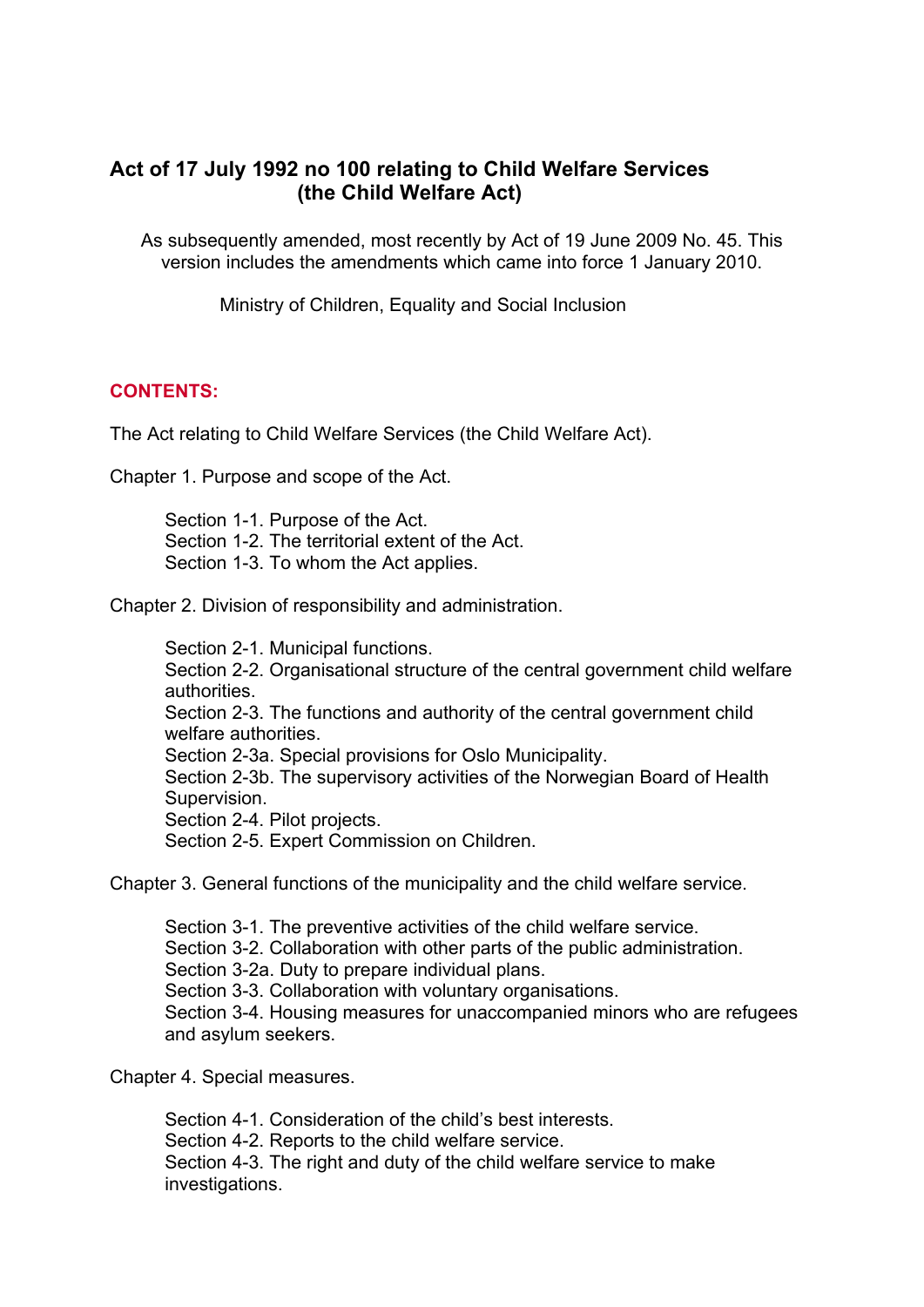Section 4-4. Assistance for children and families with children.

Section 4-5. Follow-up of assistance.

Section 4-6. Interim orders in emergencies.

Section 4-7. Children placed in care by the parents.

[Section 4-8. Ban on removal of the child, or issue of a care ord](http://www.lovdata.no/all/tl-19920717-100-004.html#4-4)er, when the [child lives away from home.](http://www.lovdata.no/all/tl-19920717-100-004.html#4-5) 

[Section 4-9. Interim orders pursuant to sect](http://www.lovdata.no/all/tl-19920717-100-004.html#4-6)ion 4-8.

[Section 4-10. Orders for medical examination and tr](http://www.lovdata.no/all/tl-19920717-100-004.html#4-7)eatment.

[Section 4-11. Treatment orders for children with special treatment and trainin](http://www.lovdata.no/all/tl-19920717-100-004.html#4-8)g needs.

[Section 4-12. Care orders.](http://www.lovdata.no/all/tl-19920717-100-004.html#4-9) 

[Section 4-13. Implementation of care orders.](http://www.lovdata.no/all/tl-19920717-100-004.html#4-10) 

[Section 4-14. Placement alternatives after a care order.](http://www.lovdata.no/all/tl-19920717-100-004.html#4-11) 

[Section](http://www.lovdata.no/all/tl-19920717-100-004.html#4-11) 4-15. Choice of placement in the individual case.

[Section 4-16. Follow-up of](http://www.lovdata.no/all/tl-19920717-100-004.html#4-12) care orders.

[Section 4-17. Removal of the child.](http://www.lovdata.no/all/tl-19920717-100-004.html#4-13) 

[Section 4-18. Responsibility for care in the parents' stea](http://www.lovdata.no/all/tl-19920717-100-004.html#4-14)d.

[Section 4-19. Right of access. Covert address.](http://www.lovdata.no/all/tl-19920717-100-004.html#4-15) 

[Section 4-20. Deprival of parental respo](http://www.lovdata.no/all/tl-19920717-100-004.html#4-16)nsibility. Adoption.

[Section 4-21. Revocation of a care](http://www.lovdata.no/all/tl-19920717-100-004.html#4-17) order.

[Section 4-22. Foster homes.](http://www.lovdata.no/all/tl-19920717-100-004.html#4-18) 

[Section 4-23. Agency for placement in foster ho](http://www.lovdata.no/all/tl-19920717-100-004.html#4-19)mes.

[Section 4-24. Placement and retention in an institution with](http://www.lovdata.no/all/tl-19920717-100-004.html#4-20)out the child's own consent.

[Section 4-25. Procedure in c](http://www.lovdata.no/all/tl-19920717-100-004.html#4-22)onnection with orders pursuant to section 4-24.

[Section 4-26. Retention in an institution on the basis](http://www.lovdata.no/all/tl-19920717-100-004.html#4-23) of consent.

[Section 4-27. Placement alternatives in connection with orders for special](http://www.lovdata.no/all/tl-19920717-100-004.html#4-24)  [measure](http://www.lovdata.no/all/tl-19920717-100-004.html#4-24)[s for children and young persons with serious behavioural problems](http://www.lovdata.no/all/tl-19920717-100-004.html#4-25), cf. sections 4-24 and 4-26.

[Section 4-28. Plan of measures.](http://www.lovdata.no/all/tl-19920717-100-004.html#4-26) 

Chapt[er 5. Institutions.](http://www.lovdata.no/all/tl-19920717-100-004.html#4-27) 

[Section 5-1. Responsibility for in](http://www.lovdata.no/all/tl-19920717-100-004.html#4-28)stitutions for children.

Section 5-2. (Repealed by the Act of 9 May 2003 No. 29 (in force from 1 [January 2004 pu](http://www.lovdata.no/all/tl-19920717-100-005.html)rsuant to the Decree of 9 May 2003 No. 596).)

Section 5-3. (Repealed by the Act of 9 May 2003 No. 29 (in force from 1 [January 2004 pursuant to the Decree of 9 May 2003 N](http://www.lovdata.no/all/tl-19920717-100-005.html#5-1)o. 596).).

[Section 5-4. Admission to and discharge from institutions as mentioned in](http://www.lovdata.no/all/tl-19920717-100-005.html#5-2) section 5-1.

[Section 5-5. \(Repealed by the Act of 9 May 2003 No. 29 \(in force from 1](http://www.lovdata.no/all/tl-19920717-100-005.html#5-3)  [January 2004 pursuant to the Decree of 9 May 2003 No. 596\).\).](http://www.lovdata.no/all/tl-19920717-100-005.html#5-3)

[Section 5-6. Collaboration with institutions falling within the scope of other](http://www.lovdata.no/all/tl-19920717-100-005.html#5-4)  [statutes.](http://www.lovdata.no/all/tl-19920717-100-005.html#5-4) 

[Section 5-7. Supervision.](http://www.lovdata.no/all/tl-19920717-100-005.html#5-5) 

[Section 5-8. Private and municipal institutions and centres for](http://www.lovdata.no/all/tl-19920717-100-005.html#5-5) [parents an](http://www.lovdata.no/all/tl-19920717-100-005.html#5-6)  children.

[Section 5](http://www.lovdata.no/all/tl-19920717-100-005.html#5-6)-9. Rights during stays in institutions falling within the scope of [section 5-1 and in private](http://www.lovdata.no/all/tl-19920717-100-005.html#5-7) [and municipal institu](http://www.lovdata.no/all/tl-19920717-100-005.html#5-8)tions approved pursuant to section 5-8.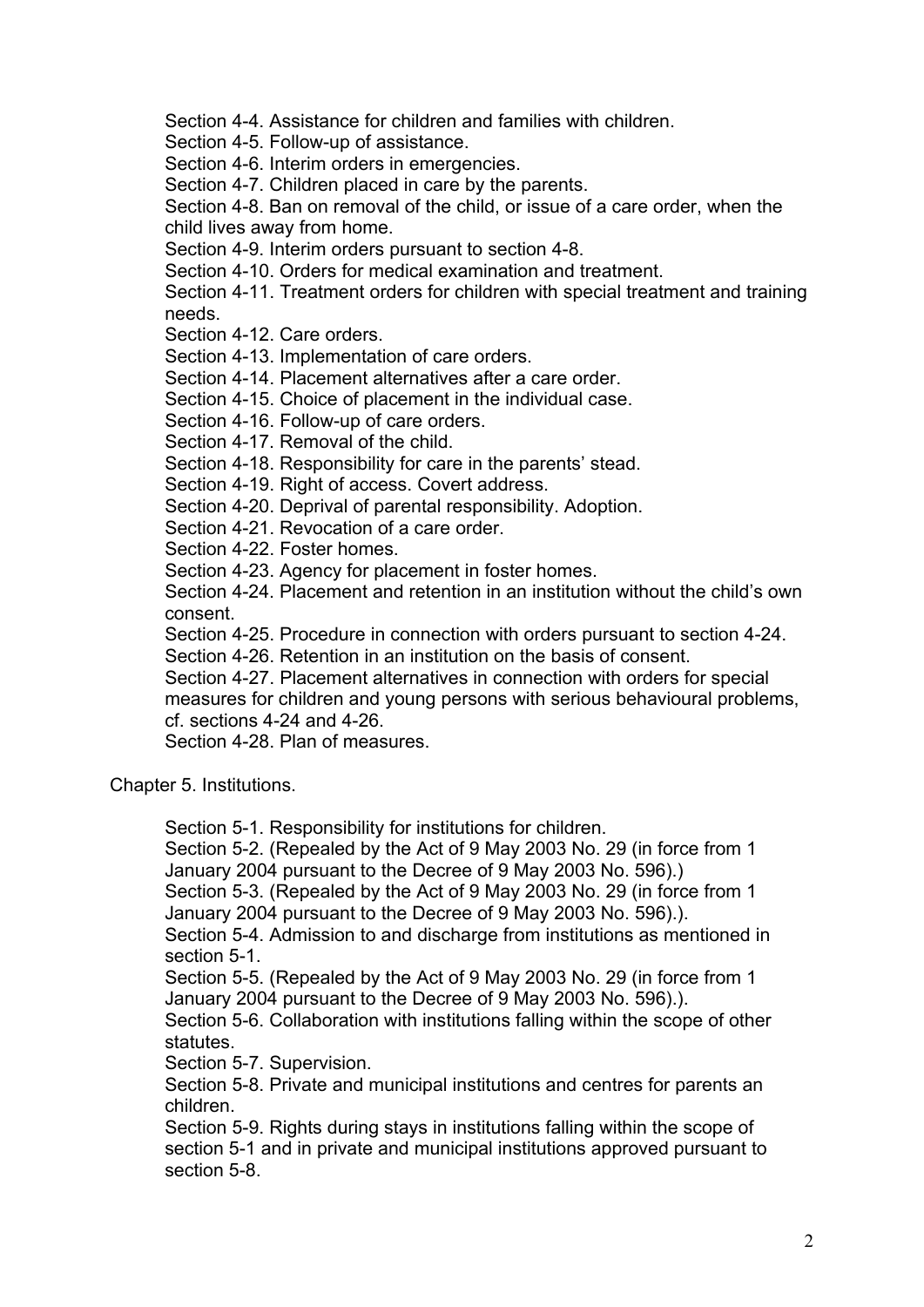Section 5-9a. Rights during stays in a centre for parents and children. Section 5-10. General requirements for institutions.

Chapter 5 A. Care centres for minors.

[Section 5A-1. Offer to stay in a care centre for mino](http://www.lovdata.no/all/tl-19920717-100-005.html#5-10)rs.

Section 5A-2. Responsibility for care.

[Section 5A-3. Responsibility for](http://www.lovdata.no/all/tl-19920717-100-006.html) meeting the child's needs upon arrival.

Section 5A-4. Follow-up orders.

[Section 5A-5. Responsibility for monitoring the child's](http://www.lovdata.no/all/tl-19920717-100-006.html#5A-1) development during his [or her stay at the care centre.](http://www.lovdata.no/all/tl-19920717-100-006.html#5A-2) 

[Section 5A-6. Assessment.](http://www.lovdata.no/all/tl-19920717-100-006.html#5A-3) 

[Section 5A-7. Supervision, app](http://www.lovdata.no/all/tl-19920717-100-006.html#5A-4)[roval, rights during the stay and quality](http://www.lovdata.no/all/tl-19920717-100-006.html#5A-5)  standards.

[Section 5A-8. Responsibility f](http://www.lovdata.no/all/tl-19920717-100-006.html#5A-5)or establishment and operation.

[Section 5A-9. Financial liab](http://www.lovdata.no/all/tl-19920717-100-006.html#5A-6)ility.

[Section 5A-10. Placement in a care centre pursuant to Chapter 4 of the](http://www.lovdata.no/all/tl-19920717-100-006.html#5A-7) Act.

Chapt[er 6. General rules of procedure.](http://www.lovdata.no/all/tl-19920717-100-006.html#5A-8) 

[Section 6-1. Application of the Public Administration Act.](http://www.lovdata.no/all/tl-19920717-100-006.html#5A-10) 

Section 6-2. Application of the Public Administration Act to private institutions [and private care centres for mino](http://www.lovdata.no/all/tl-19920717-100-007.html)rs.

Section 6-3. Children's rights during proceedings.

[Section 6-4. Obtaining information.](http://www.lovdata.no/all/tl-19920717-100-007.html#6-1) 

[Section 6-4a. \(Repealed by the Act of 19 June 2009 No. 44 \(in force from 1](http://www.lovdata.no/all/tl-19920717-100-007.html#6-2)  [January 2010 pursuant to the Decre](http://www.lovdata.no/all/tl-19920717-100-007.html#6-2)e of 4 September 2009 No. 1154).)

[Section 6-5. Appeals against decisions/orders of](http://www.lovdata.no/all/tl-19920717-100-007.html#6-3) the child welfare service and [the central government child welfare](http://www.lovdata.no/all/tl-19920717-100-007.html#6-4) authorities at regional level.

Section 6-6. The county governor's competence in appeals.

Section 6-7. Duty of confidentiality.

[Section 6-7a. Response to reporters.](http://www.lovdata.no/all/tl-19920717-100-007.html#6-5) 

[Section 6-8. Use of coercion when carrying out investigations an](http://www.lovdata.no/all/tl-19920717-100-007.html#6-5)d when executing decisions/orders.

[Section 6-9. Time limits and imposi](http://www.lovdata.no/all/tl-19920717-100-007.html#6-7)tion of fines.

[Section 6-10. Police certificate of conduct.](http://www.lovdata.no/all/tl-19920717-100-007.html#6-8) 

Chapt[er 7. Rules of procedure for](http://www.lovdata.no/all/tl-19920717-100-007.html#6-8) [the county social we](http://www.lovdata.no/all/tl-19920717-100-007.html#6-9)lfare board.

[Section 7-1. The territorial juris](http://www.lovdata.no/all/tl-19920717-100-007.html#6-10)diction of the county social welfare board.

Section 7-2. The composition of the county social welfare board.

[Section 7-3. Main principles for the county social welfare bo](http://www.lovdata.no/all/tl-19920717-100-008.html)ard's proceedings.

Section 7-4. Access to documents.

[Section 7-5. The board's composition in individual cases.](http://www.lovdata.no/all/tl-19920717-100-008.html#7-1) 

Section 7-6. Competence.

[Section 7-7. Summoning of the parties. Non-appearance.](http://www.lovdata.no/all/tl-19920717-100-008.html#7-3) 

[Section 7-8. Legal counsel.](http://www.lovdata.no/all/tl-19920717-100-008.html#7-4) 

[Section 7-9. Spokesperson.](http://www.lovdata.no/all/tl-19920717-100-008.html#7-5) 

[Section 7-10. Institution of](http://www.lovdata.no/all/tl-19920717-100-008.html#7-6) proceedings by the child welfare service.

[Section 7-11. Applications for measures. Reply.](http://www.lovdata.no/all/tl-19920717-100-008.html#7-7)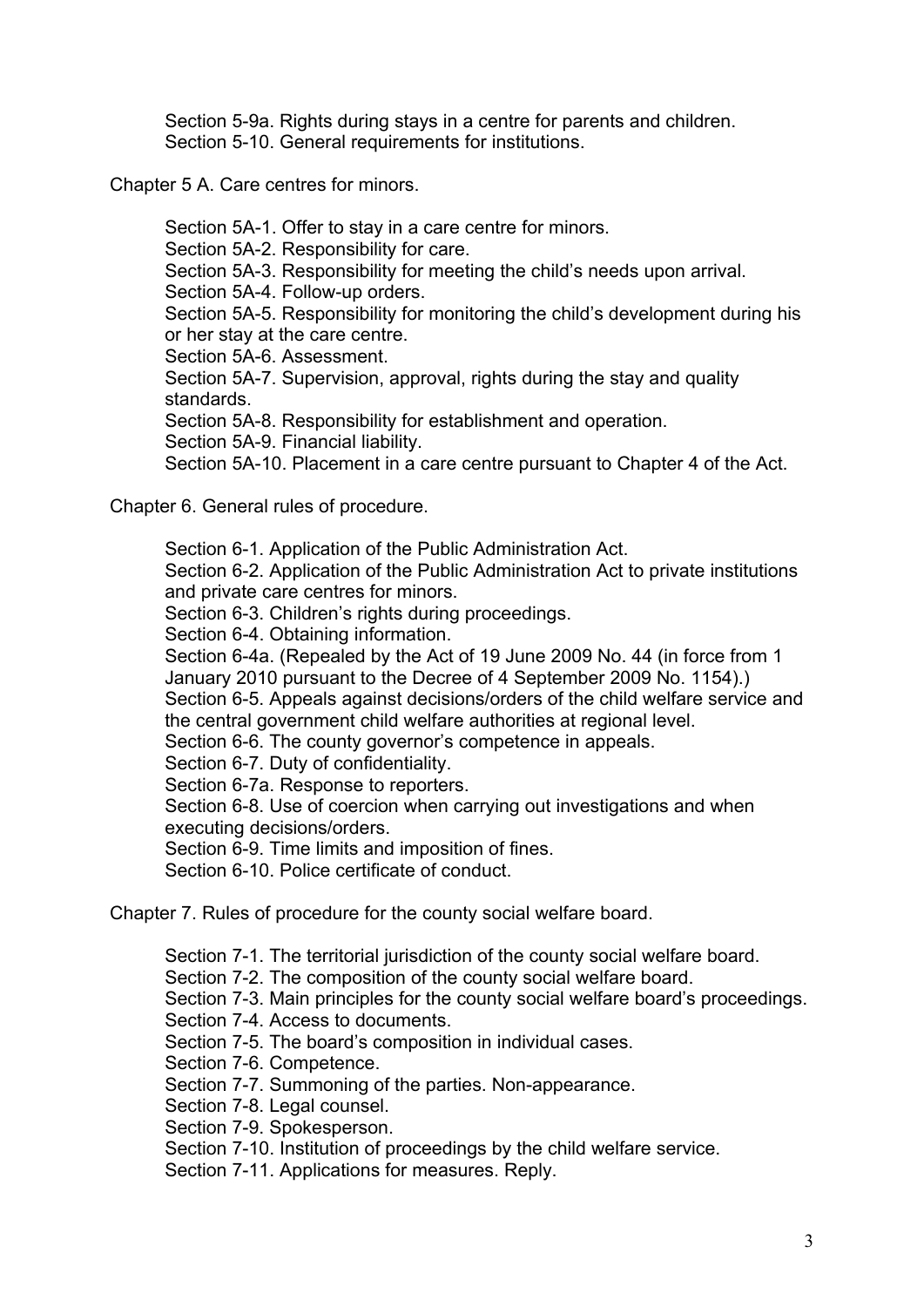Section 7-12. Preparatory proceedings in the county social welfare board.

Section 7-13. Procedural decisions. Summary dismissal and discontinuance.

Section 7-14. When a negotiation meeting shall be held.

Section 7-15. Implementation of the negotiation meeting.

[Section 7-16. In camera proceedings.](http://www.lovdata.no/all/tl-19920717-100-008.html#7-12) 

[Section 7-17. Evidence.](http://www.lovdata.no/all/tl-19920717-100-008.html#7-13) 

[Section 7-18. Basis for decision-making.](http://www.lovdata.no/all/tl-19920717-100-008.html#7-14) 

[Section 7-19. Administrative decisions.](http://www.lovdata.no/all/tl-19920717-100-008.html#7-15) 

[Section 7-20. Correcting errors. Supp](http://www.lovdata.no/all/tl-19920717-100-008.html#7-16)lementary decisions.

[Section 7-21. Service o](http://www.lovdata.no/all/tl-19920717-100-008.html#7-17)f decisions.

[Section 7-22. Approval of emergency or](http://www.lovdata.no/all/tl-19920717-100-008.html#7-18)ders.

[Section 7-23. Appeal against emergen](http://www.lovdata.no/all/tl-19920717-100-008.html#7-19)[cy orders.](http://www.lovdata.no/all/tl-19920717-100-008.html#7-20) 

Section 7-24. Judicial review.

[Section 7-25. Attempt to initiate a](http://www.lovdata.no/all/tl-19920717-100-008.html#7-21) [dialogue p](http://www.lovdata.no/all/tl-19920717-100-008.html#7-22)rocess.

Chapt[er 8. Responsibility for providing assistance pursu](http://www.lovdata.no/all/tl-19920717-100-008.html#7-23)ant to the Act.

[Section 8-1. Responsibility of the municipality where](http://www.lovdata.no/all/tl-19920717-100-008.html#7-25) a person is present. [Section 8-2. Responsibility of the central government child welfa](http://www.lovdata.no/all/tl-19920717-100-009.html)re authorities at regional level.

Section 8-3. Decision of disputes.

[Section 8-4. Responsibility for instituting legal proceedings.](http://www.lovdata.no/all/tl-19920717-100-009.html#8-1) 

Chapt[er 9. Financing, p](http://www.lovdata.no/all/tl-19920717-100-009.html#8-2)[arental contribut](http://www.lovdata.no/all/tl-19920717-100-009.html#8-3)ions, children's contributions.

[Section 9-1. The municipality's financial responsibility for the](http://www.lovdata.no/all/tl-19920717-100-009.html#8-4) child welfare service.

[Section 9-2. Parents' duty of maintenance.](http://www.lovdata.no/all/tl-19920717-100-010.html) 

Section 9-3. The municipality's right to require contributions from the child. [Section 9-4. The financial responsibility of the central government child we](http://www.lovdata.no/all/tl-19920717-100-010.html#9-1)lfare [authoriti](http://www.lovdata.no/all/tl-19920717-100-010.html#9-1)es at regional level for the child welfare service.

[Section 9-5. The right of the central govern](http://www.lovdata.no/all/tl-19920717-100-010.html#9-2)ment child welfare authorities at [regional level to claim reimbursement from the municipality.](http://www.lovdata.no/all/tl-19920717-100-010.html#9-3) 

[Section 9-6. The right of the central government child welfare authorities at](http://www.lovdata.no/all/tl-19920717-100-010.html#9-4)  [regional level to claim reimbursement from another reg](http://www.lovdata.no/all/tl-19920717-100-010.html#9-4)[ion.](http://www.lovdata.no/all/tl-19920717-100-010.html#9-5) 

Section 9-7. State grants.

[Section 9-8. State grants for expenditure on refugee childre](http://www.lovdata.no/all/tl-19920717-100-010.html#9-5)[n and children](http://www.lovdata.no/all/tl-19920717-100-010.html#9-6)  [seeking asylum.](http://www.lovdata.no/all/tl-19920717-100-010.html#9-6) 

Chapt[er 10. Commencement of](http://www.lovdata.no/all/tl-19920717-100-010.html#9-7) [the Act and transitional provisions.](http://www.lovdata.no/all/tl-19920717-100-010.html#9-8) 

[Section 10-1. C](http://www.lovdata.no/all/tl-19920717-100-010.html#9-8)ommencement of the Act.

Section 10-2. Transitional provisions.

[Section 10-3. Repeal of other Acts.](http://www.lovdata.no/all/tl-19920717-100-011.html) 

[Section 10-4. Amendments to other Acts.](http://www.lovdata.no/all/tl-19920717-100-011.html#10-1) 

**The Act relating to Child Welfare Services (Child Welfare Act).**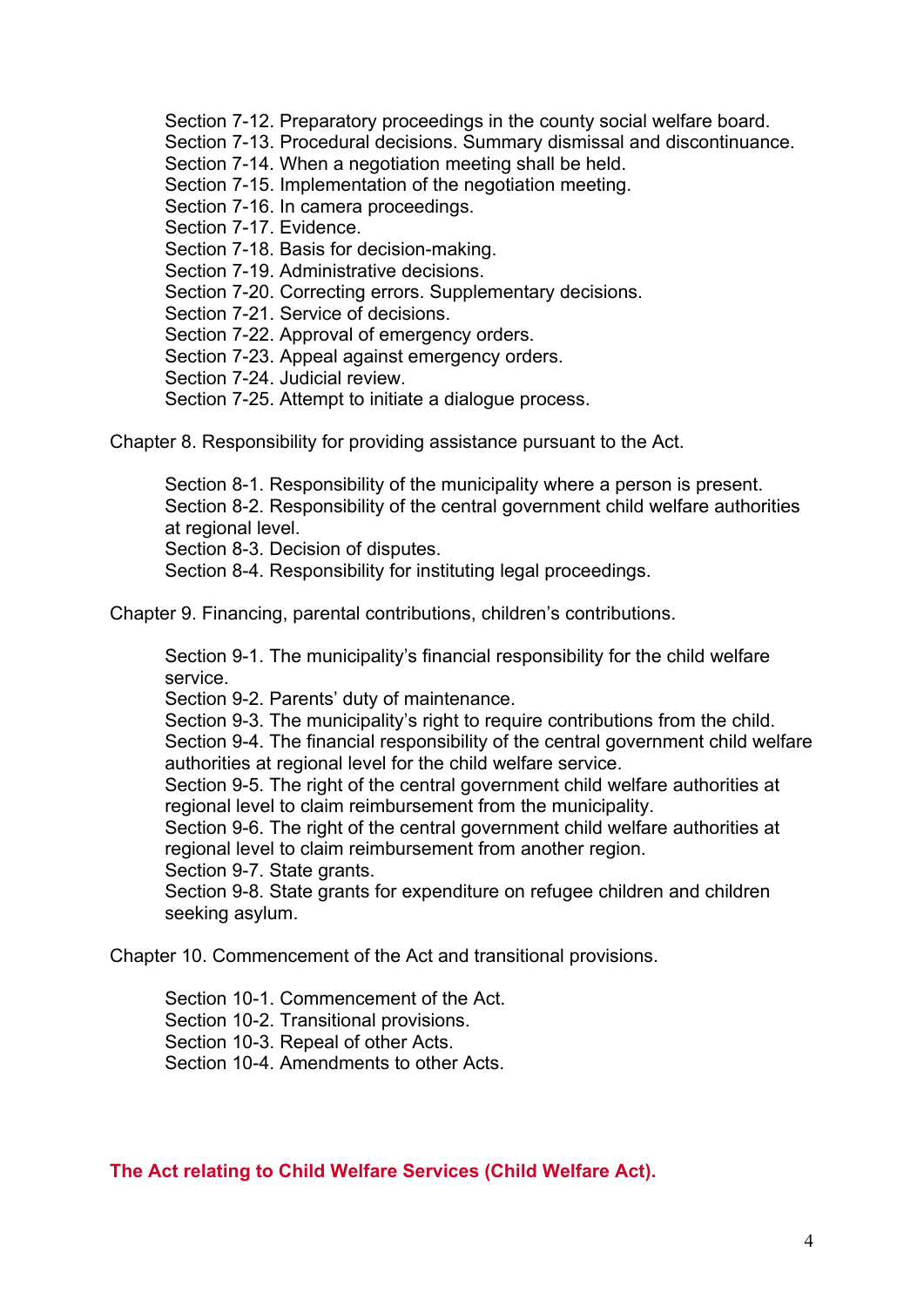# **Chapter 1. The purpose and scope of the Act.**

### **Section 1-1.** *The purpose of the Act.*

The purpose of this Act is

- to ensure that children and young persons who live in conditions that may be detrimental to their health and development receive the necessary assistance and care at the right time,
- to help ensure that children and young persons grow up in a secure environment.

### **Section 1-2.** *The territorial extent of the Act.*

The provisions of the Act regarding services and measures apply to all persons who are present in the realm.

The King may make regulations concerning the application of the Act in Svalbard.

**Section 1-3**. *To whom the Act applies.* 

Measures dealt with in this Act may be applied in respect of children under 18 years of age.

When the child consents thereto, measures implemented before the child has reached the age of 18 may be maintained or replaced by other measures dealt with in this Act until the child has reached the age of 23. See, however, section 4-24, third paragraph. The termination of a measure when the child reaches the age of 18 and the rejection of an application for a measure after the child has reached the age of 18 shall be regarded as individual decisions and shall be justified by the consideration of the child's best interests, cf. section 4-1.

### **Chapter 2. Division of responsibility and administration.**

### **Section 2-1.** *The municipality's functions.*

The municipality is responsible for performing those functions pursuant to the Act which are not assigned to a central government body.

The municipality shall have internal controls to ensure that the municipality performs its functions in accordance with the requirements laid down by statute or pursuant to statute. The municipality must be able to explain how it satisfies the requirement for internal controls. The Ministry may by regulations make further provisions regarding internal controls.

The municipal council may decide that functions following from this Act shall be assigned to an elected body. This body, which may not be the municipal council itself, shall have five members when dealing with client cases.

In each municipality there shall be a child welfare administration headed by a person who is responsible for functions pursuant to this Act.

The administration shall perform the day-to-day child welfare work, including

(a) providing advice and guidance,

(b) making administrative decisions in accordance with the Act, if appropriate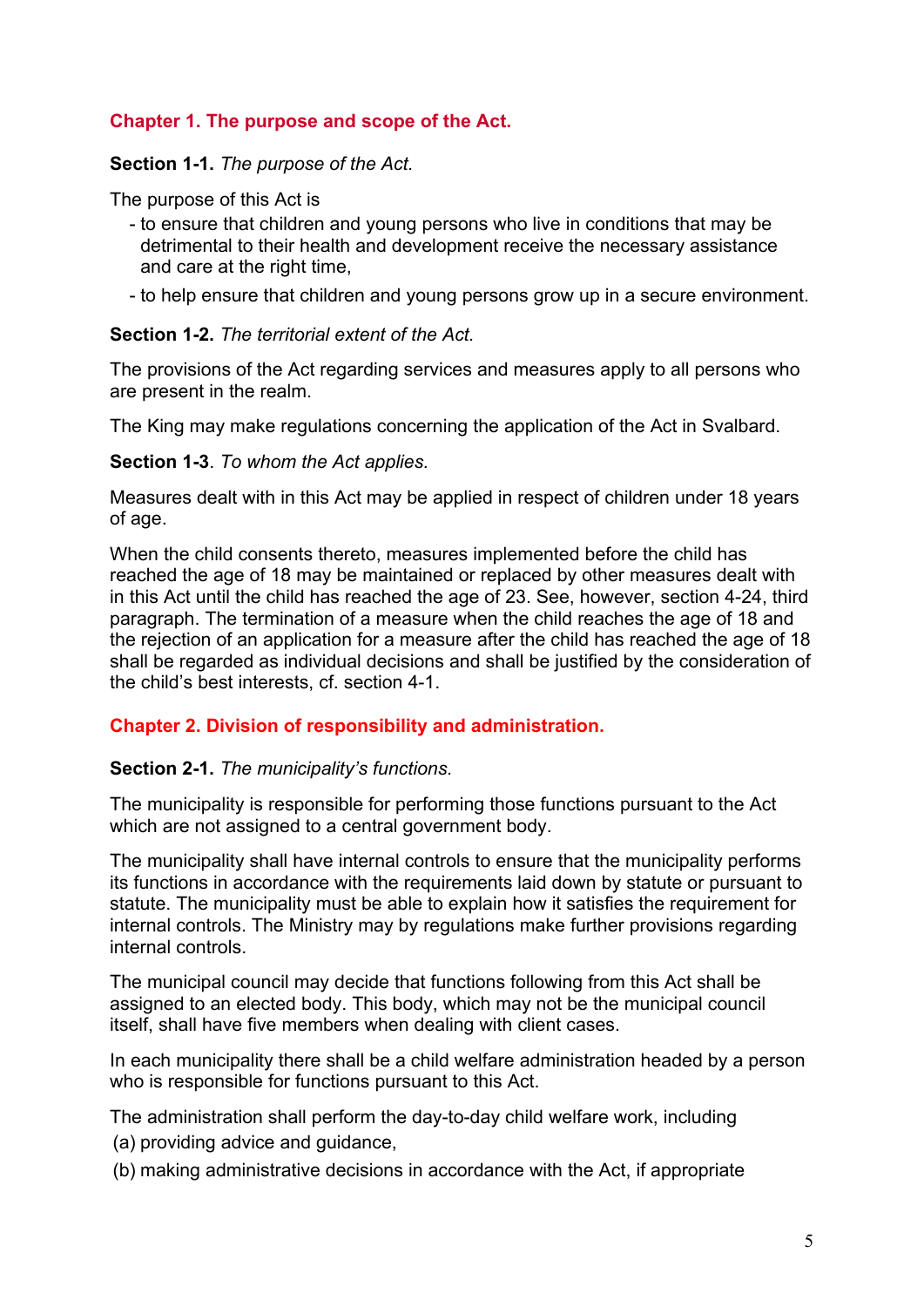recommending such decisions; cf. third paragraph,

- (c) preparing cases for consideration by the county social welfare board,
- (d) implementing and following up child welfare measures.

The bodies that perform functions on behalf of the municipality, cf. third and fourth paragraphs, constitute the municipal child welfare service.

The municipality is responsible for the requisite training of child welfare service personnel. Such personnel are obligated to participate in training which is prescribed, and which is considered necessary to keep up their qualifications. The King may make regulations regarding training.

### **Section 2-2.** *Organisational structure of the central government child welfare authorities.*

The central government child welfare authorities are divided into four levels: central, regional, county and local. The central government child welfare authorities are headed by the Ministry.

### **Section 2-3.** *The functions and authority of the central government child welfare authorities*.

The Ministry shall

- (a) oversee that the Act and regulations and other provisions that apply to services and measures pursuant to this Act are correctly applied and in such a way as to promote the purpose of the Act,
- (b) ensure that experience gained in connection with the Act is assessed, and that requisite changes are made in the body of rules,
- (c) issue any guidelines and instructions that are necessary in order to achieve such objectives as are mentioned in (a),
- (d) work to ensure that research is initiated that may be significant for the performance of functions pursuant to the Act,
- (e) work to ensure that satisfactory programmes are available for the training of personnel, and that those responsible for applying the Act otherwise receive satisfactory guidance,
- (f) ensure the preparation of information material suitable for use by the child welfare service.

The government authorities at regional level shall

- (a) at the request of a municipality, assist the municipal child welfare service in placing a child in care.
- (b) be responsible for recruitment of and placement relating to foster homes,
- (c) be responsible for ensuring that foster parents receive the requisite training and general guidance.

The government authorities at regional level shall have internal controls to ensure that the functions are performed in accordance with requirements laid down by statute or pursuant to statute. The regional authorities must be able to explain how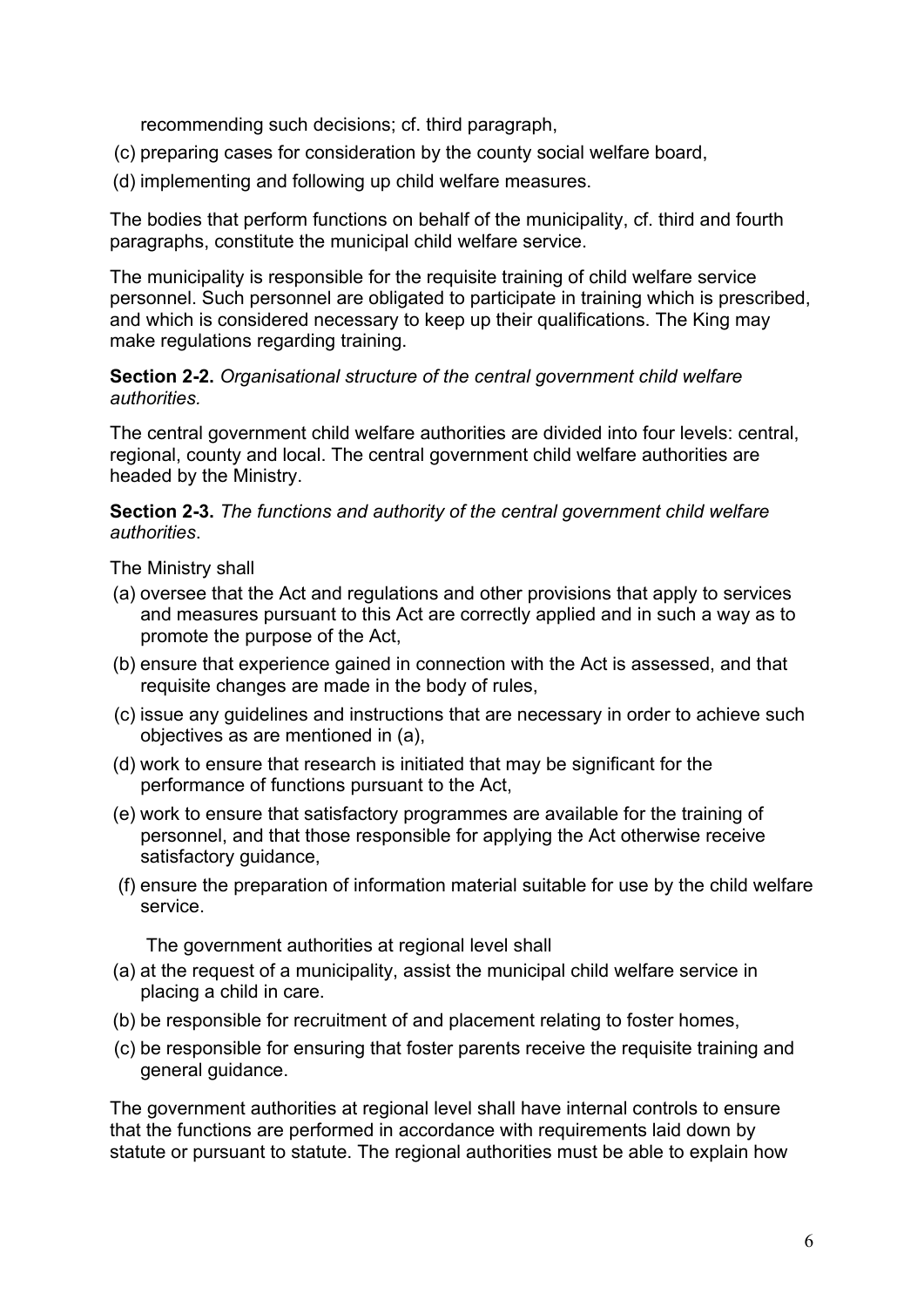they satisfy the requirement regarding internal controls. The Ministry may by regulations make further provisions regarding internal controls.

The county governor is the central government child welfare authority at county level. The county governor is obligated to exercise special supervision of child welfare activities in the individual municipalities. The county governor shall, for example,

- (a) see to it that municipalities perform the functions imposed on them pursuant to this Act,
- (b) ensure that municipalities receive advice and guidance,
- (c) exercise supervision of institutions and centres for parents and children pursuant to Chapter 5 and care centres for minors pursuant to Chapter 5 A.

The Ministry may issue further regulations regarding the exercise of supervision, cf. fourth paragraph.

The child welfare institutions are central government child welfare authorities at the local level, cf. Chapter 5.

The Ministry may require that municipal agencies to which the Act applies shall, notwithstanding the duty of confidentiality, provide such information and reports as are necessary to enable the Ministry to perform its functions pursuant to the first paragraph. The Norwegian Board of Health Supervision and the county governor may require that municipal agencies to which the Act applies shall, notwithstanding the duty of confidentiality, provide such information and reports as are necessary to enable these authorities to perform their supervisory functions in accordance with the Act. Central government authorities at central level, central government authorities at regional level, the Norwegian Board of Health Supervision and the county governor may require that all institutions and centres for parents and children to which Chapter 5 of this Act applies, and care centres for minors to which Chapter 5 A of this Act applies shall, notwithstanding the duty of confidentiality, provide such information and reports as are necessary to enable the authorities to perform their functions pursuant to the Act. These authorities may also require access to all institutions and centres for parents and children covered by Chapter 5, and to care centres for minors that are covered by Chapter 5 A.

The Ministry may make further regulations regarding the authority, functions and organisation of central government child welfare authorities at central, regional and local level.

## **Section 2-3a** *Special provisions for Oslo Municipality.*

The provisions of the Act regarding the functions and authority of the central government child welfare authorities at regional level do not apply in Oslo Municipality. In Oslo Municipality the functions and authority of central government authorities at regional level shall be exercised by the municipality.

The Ministry may make further regulations regarding the duties, functions and competence of Oslo Municipality and regarding central government supervision and control.

**Section 2-3b.** *The supervisory activities of the Norwegian Board of Health Supervision.*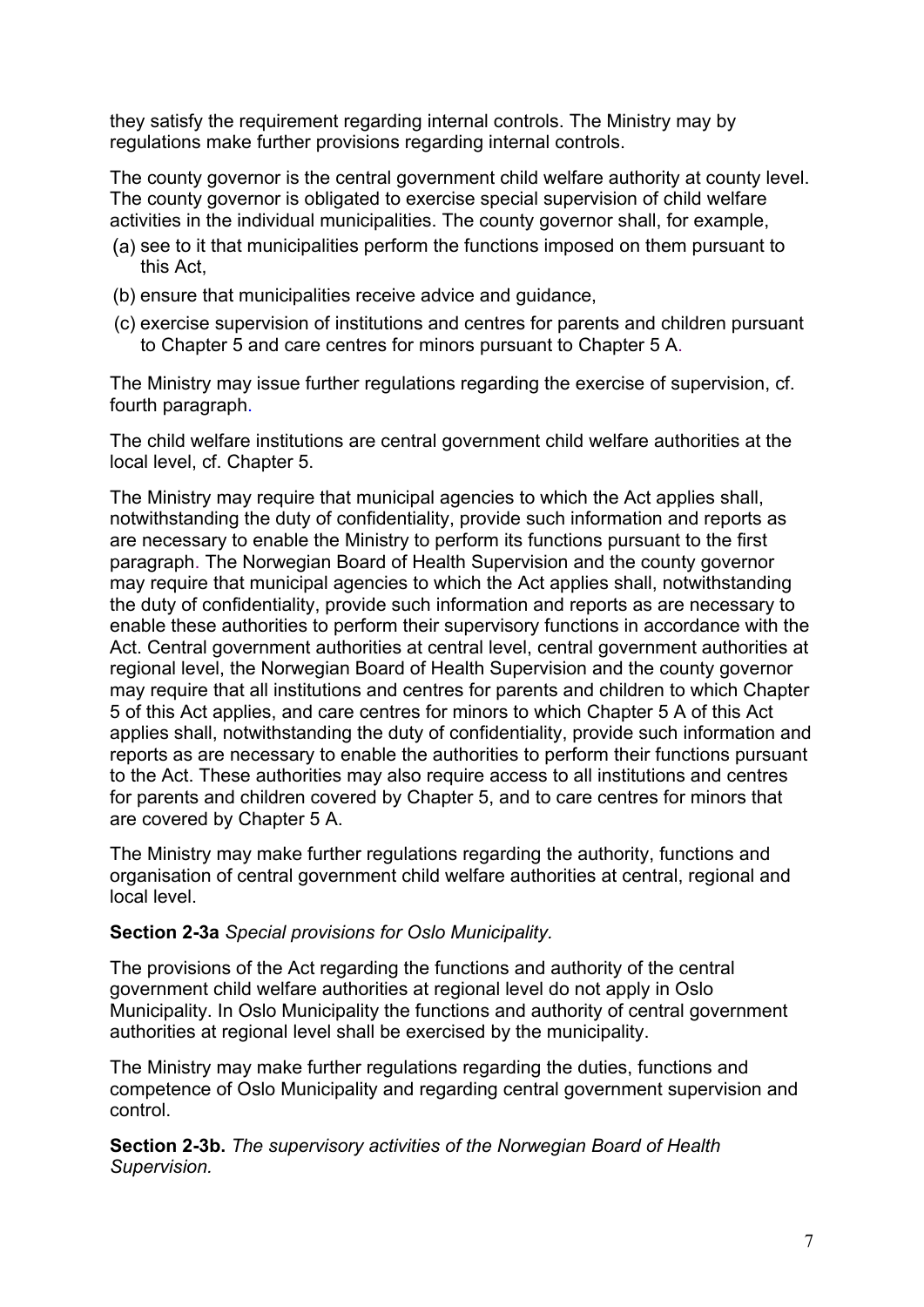The Norwegian Board of Health Supervision is responsible for the overall supervision of child welfare services in individual municipalities, and of institutions, centres for parents and children and care centres for minors pursuant to this Act. The Norwegian Board of Health Supervision shall exercise authority in accordance with the provisions of the Child Welfare Act and appurtenant regulations.

## **Section 2-4.** *Pilot projects.*

The King may consent to the implementation of pilot projects in municipalities for the purpose of developing methods of cooperation between the child welfare service and relevant partners in the central government, county municipal and municipal administration.

In relation to other persons who perform services or work for a public administrative body, the King may consent to departures from the statutory duty of confidentiality that is laid down in the present and following Acts: the Act of 2 July 1999 No. 61 relating to Specialised Health Services, etc., section 6-1, the Act of 2 July 1999 No. 64 relating to Health Personnel, etc., Chapter 5, the Act of 10 February 1967 relating to Procedure in Cases concerning the Public Administration, sections 13 to 13 f, the Act of 17 June 2005 No. 64 relating to Day Care Institutions, section 20, the Act of 19 November 1982 No. 66 relating to Municipal Health Services, section 6-6, the Act of 13 December 1991 No. 81 relating to Social Services, etc., section 8-8 and the Act of 17 July 1998 No. 61 relating to Primary and Secondary Education, section 15-1. Furthermore, consent may be given for the establishment of a common registration card index at the site of the pilot project. The card index shall state whether the various administrative bodies possess information regarding an individual client or patient and where such information may be found.

Regulations shall be drawn up for each pilot project. The regulations shall be laid down by the municipal council. When the regulations are drawn up, section 37 of the Public Administration Act shall apply correspondingly.

The regulations shall be subject to approval by the King. In connection with such approval the King may make minor amendments to the regulations. The King may make minor amendments to regulations that have already been approved

The King may issue further rules regarding pilot projects pursuant to this provision, such as regarding the number of pilot projects in total and within an individual pilot area, procedures for selecting pilot projects and areas, and the approval and implementation of pilot projects.

The Ministry shall exercise the overall supervision of pilot projects.

### **Section 2-5.** *Expert Commission on Children*

The Expert Commission on Children shall assess reports submitted by experts in child welfare cases. The members of the Commission shall be appointed by the King.

The Commission shall inform the person who engaged the expert and the expert of its assessment. The Ministry may make further provisions regarding the Commission's functions, organisation and administrative procedure.

### **Chapter 3. General functions of the municipality and the child welfare service.**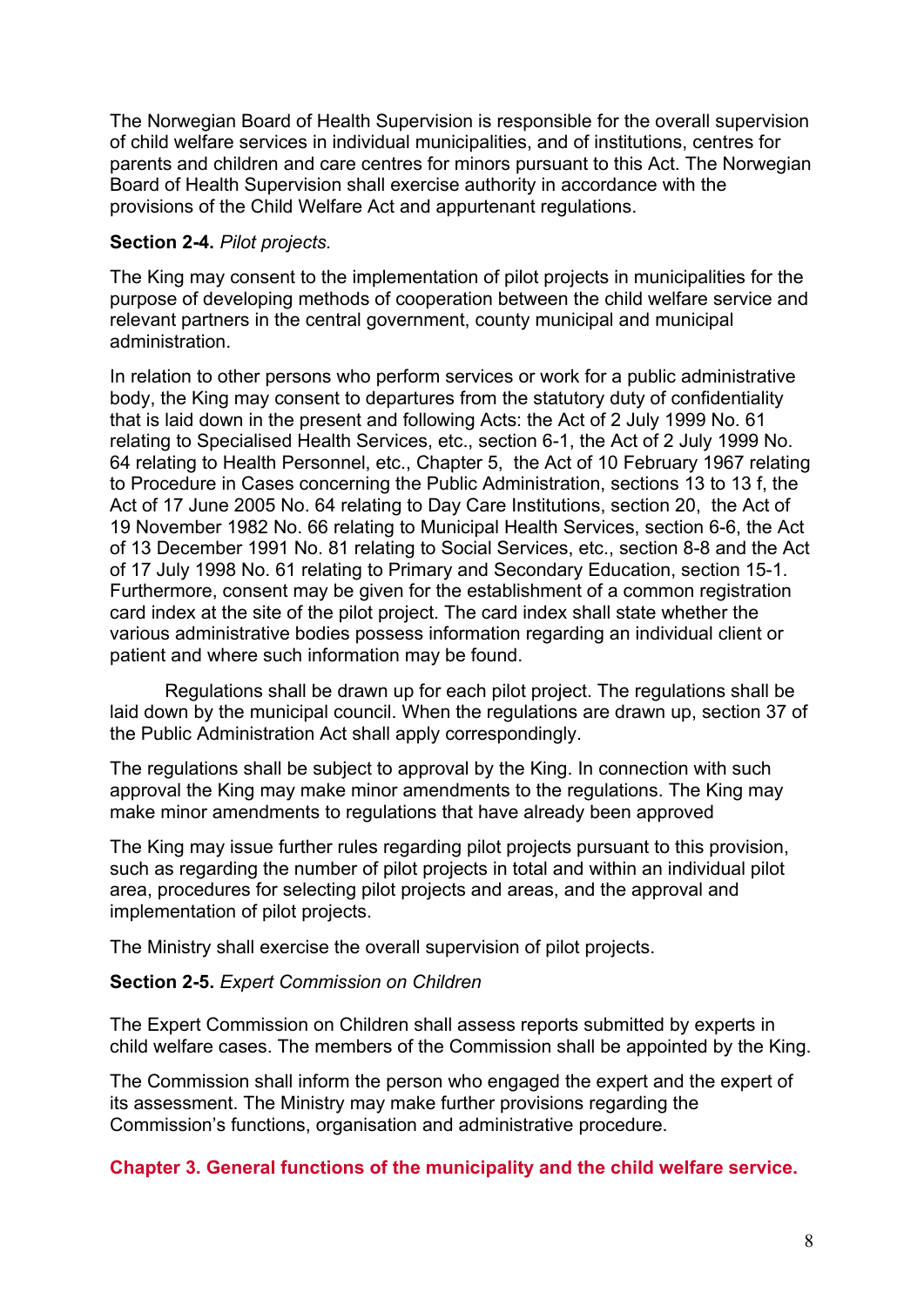### **Section 3-1.** *The preventive activities of the child welfare service*.

The municipality shall closely monitor the conditions in which children live, and is responsible for framing measures to prevent neglect and behavioral problems.

The child welfare service has particular responsibility for bringing to light neglect and behavioral, social and emotional problems at a sufficiently early stage to avoid lasting problems, and for instituting measures to this end.

### **Section 3-2.** *Collaboration with other parts of the public administration.*

The child welfare service shall contribute to ensure that children's interests are also safeguarded by other public agencies.

The child welfare service shall collaborate with other sectors and levels of the public administration when such collaboration may facilitate the performance of the functions imposed on the child welfare service pursuant to this Act. As part of these functions the child welfare service shall give its opinion and advice and take part in municipal and county municipal planning activities and in the collaborative bodies that are established.

### **Section 3-2a.** *Duty to prepare individual plans.*

The child welfare service shall prepare an individual plan for children who require long-term, coordinated measures or services if this is deemed necessary in order to provide comprehensive assistance for the child, and consent has been obtained. The child welfare service shall cooperate on the plan with other agencies from whom the child receives assistance.

The Ministry may make further provisions in regulations regarding the groups of children to which this duty applies, and regarding the content of the plan.

### **Section 3-3.** *Collaboration with voluntary organisations.*

The child welfare service should also collaborate with voluntary organisations that work with children and young persons.

### **Section 3-4.** *Housing measures for unaccompanied minors who are refugees and asylum seekers.*

In connection with the settlement of unaccompanied minors who have submitted an application for asylum or who have been granted residence on the basis of such an application, the municipality shall carry out an assessment of individual needs and provide suitable housing measures on this basis. The King may make regulations regarding the municipality's functions related to settlement.

If the municipality, in connection with the assessment pursuant to the first paragraph, finds reasonable cause to assume that circumstances exist which may provide a basis for measures pursuant to Chapter 4, the child welfare service shall investigate the matter, cf. section 4-3.

## **Chapter 4. Special measures.**

**Section 4-1.** *Consideration of the child's best interests.*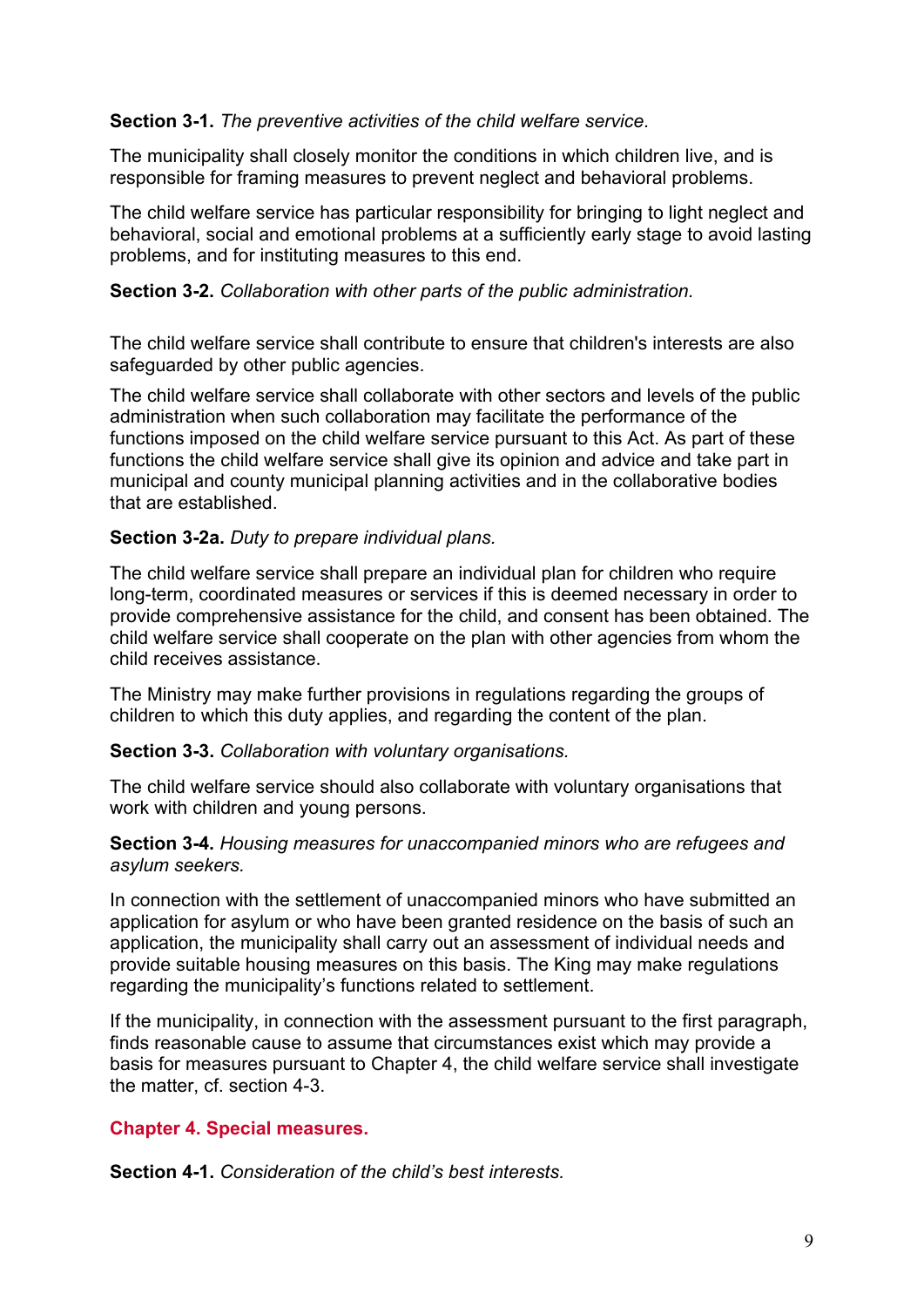When applying the provisions of this chapter, decisive importance shall be attached to framing measures which are in the child's best interests. This includes attaching importance to giving the child stable and good contact with adults and continuity in the care provided.

### **Section 4-2.** *Reports to the child welfare service.*

The child welfare service shall at the earliest opportunity, and within one week at the latest, examine reports it receives and assess whether the individual report shall be followed up by investigations pursuant to section 4-3.

## **Section 4-3.** *Right and duty of the child welfare service to make investigations.*

If there is reasonable cause to assume that circumstances obtain which may provide a basis for measures pursuant to this chapter, the child welfare service shall investigate the matter at the earliest opportunity, cf. time limits set out in section 6-9.

The investigation shall be carried out in such a way as to minimise the harm it causes to anyone affected, and it shall not have a wider scope than that justified by its purpose. Importance shall be attached to preventing the unnecessary spreading of information about the investigation.

The parents or the person with whom the child is living may not oppose an investigation as mentioned in the first paragraph being carried out in the form of a visit paid to the home.

The child welfare service may engage experts. Before the expert's report is used as the basis for a decision to implement a measure pursuant to Chapter 4 of the Child Welfare Act, it shall be assessed by the Expert Commission on Children, cf. section 2-5. This shall not apply to interim orders in emergencies, cf. sections 4-6, 4-9 and 4- 25. The expert's report shall also be assessed by the Commission before it is used as the basis for a decision by the child welfare service to drop a case.

The child welfare service, and experts whom it has appointed, may demand to speak with the child alone in a separate room. If there is suspicion that the child is being mistreated or subjected to other serious abuse at home, cf. section 4-12, first paragraph (c), the child welfare service may order that the child shall be taken to a hospital or elsewhere for examination.

### **Section 4-4.** *Assistance for children and families with children.*

The child welfare service shall contribute to provide the individual child with sound circumstances and opportunities for development by providing advice, guidance and assistance.

The child welfare service shall, when the child due to conditions at home or for other reasons is in particular need of assistance, initiate measures to assist the child and the family, e.g. by appointing a personal support contact, by ensuring that the child is given a place at a kindergarten, or by providing a respite home or respite measures at home or a stay in a centre for parents and children or other parental support measures. The child welfare service shall similarly seek to initiate measures designed to encourage the child to take part in leisure activities, or contribute to ensuring that the child is offered training or employment, or an opportunity to live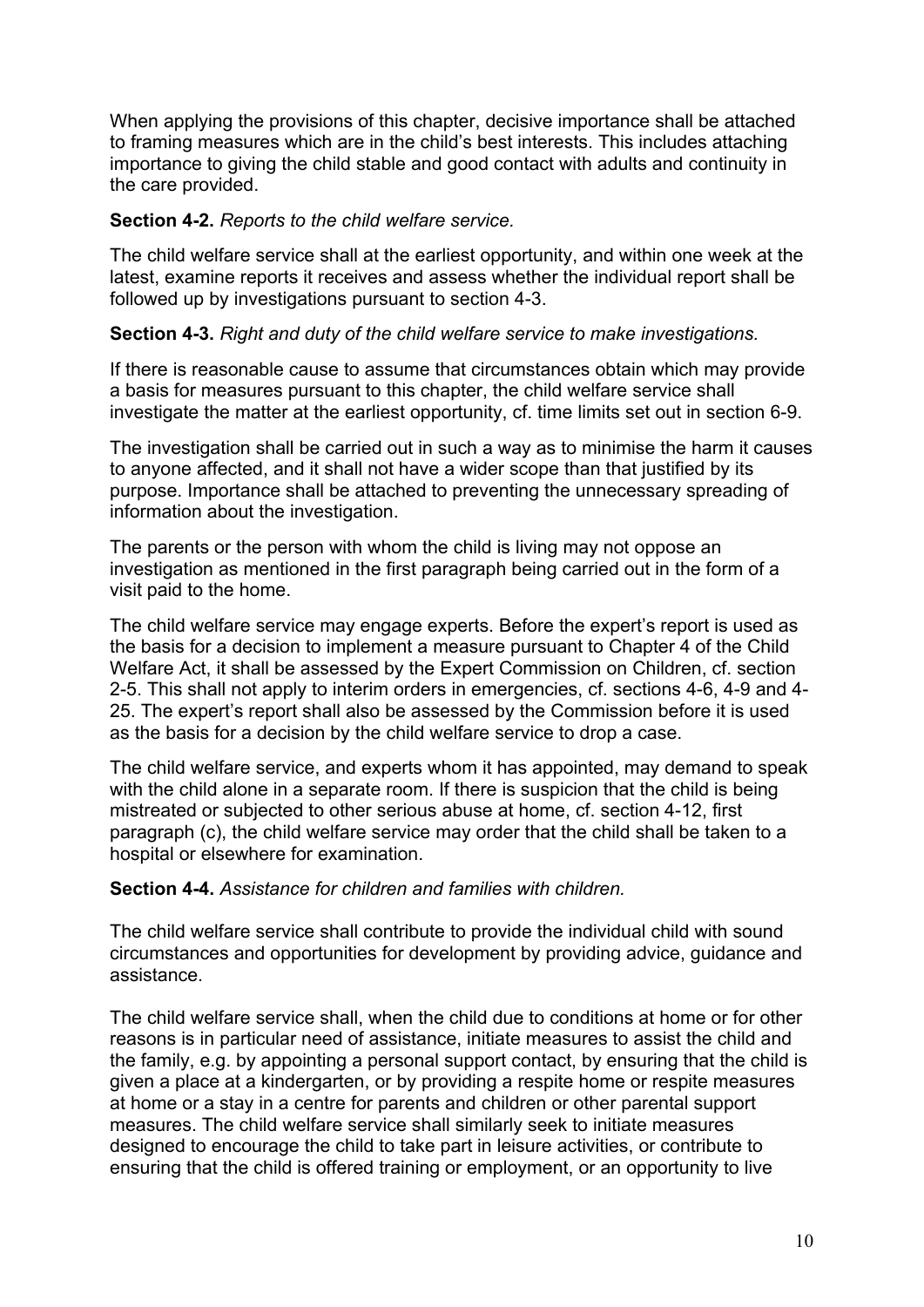away from home. Furthermore, the child welfare service may place the home under supervision by appointing a supervisor for the child.

The child welfare service may also provide assistance for the child in the form of financial support.

The county social welfare board may if necessary decide that measures such as a place at a kindergarten or other suitable day-care facilities shall be implemented by issuing the parents with an order to this effect. The county social welfare board may issue a supervision order when the conditions of section 4-12 are satisfied. In the case of children who have shown serious behavioural problems, cf. section 4-24, first paragraph, or who are developing such serious behavioural problems, the county social welfare board may decide that parental support measures aimed at reducing the child's behavioural problems may be implemented without the child's consent. Such parental support measures may also be implemented without the child's consent when the measures are carried out as part of the final stage of a stay in an institution pursuant to section 4-24. Parental support measures implemented without the child's consent may not be maintained for more than six months after the decision was made by the county social welfare board.

When the conditions in the second paragraph are satisfied, and provided the needs cannot be met by other assistance measures, the child welfare service may also arrange for a place in a foster home, an institution or a care centre for minors. However, if it must be assumed that the parents will be unable to take proper care of the child for an extended period, consideration should be given to deciding immediately that the child welfare service shall take the child into care pursuant to section 4-12, first paragraph, rather than prescribe voluntary placement pursuant to this section.

## **Section 4-5.** *Follow-up of assistance.*

When a decision is made to provide assistance measures, the child welfare service shall draw up a time-limited plan of measures. The child welfare service shall closely monitor the progress of the child and the parents, and assess whether the assistance provided is appropriate, and if relevant whether new measures are necessary, or whether there are grounds for taking the child into care. The plan of measures shall be evaluated on a regular basis.

## **Section 4-6.** *Interim orders in emergencies.*

If a child is without care because the parents are ill or for other reasons, the child welfare service shall implement such assistance as is immediately required. Such measures may not be maintained against the will of the parents.

If there is a risk that a child will suffer material harm by remaining at home, the head of the child welfare administration or the prosecuting authority may immediately make an interim care order without the consent of the parents.

In such a case the head of the child welfare administration may also make an interim order pursuant to section 4-19.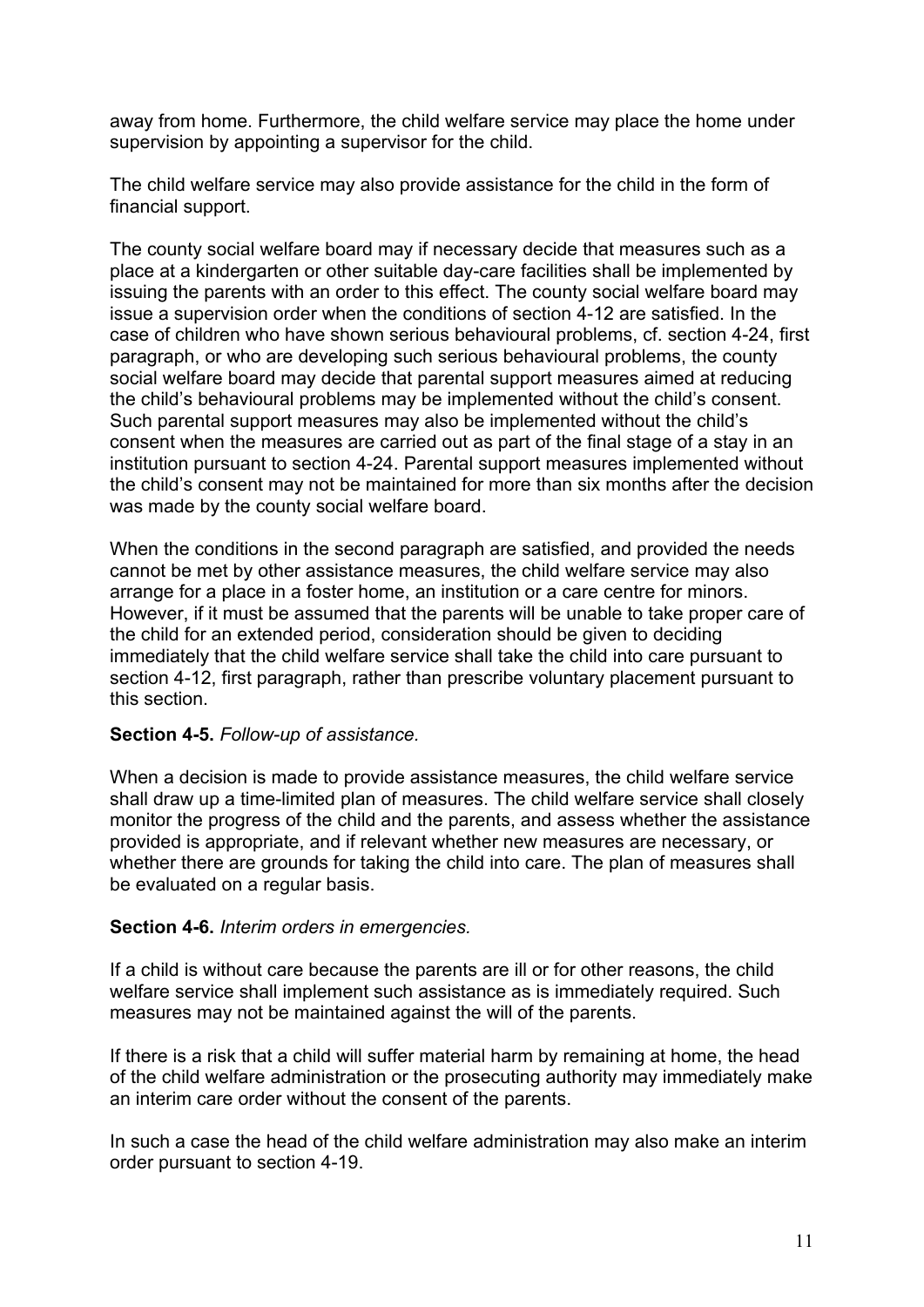If an order has been made pursuant to the second paragraph, an application for measures as mentioned in section 7-11 shall be sent to the county social welfare board as soon as possible, and within six weeks at the latest, but within two weeks if it is a matter of measures pursuant to section 4-24.

If the matter has not been sent to the county social welfare board within the timelimits mentioned in the fourth paragraph, the order lapses.

### **Section 4-7** *Children placed in care by the parents.*

When a child is placed with other persons in such a way that the parents cannot be said to have the child in their care, the child welfare service may demand the right to approve the accommodation if the placement lasts more than two months, cf. section 4-22, second paragraph. The basis for making such a demand is the same as for making investigations pursuant to section 4-3. The rules applying to investigations pursuant to section 4-3 shall also be followed in these cases.

The requirement regarding approval does not apply when the child is over 15 years of age, when the placement is necessary in the interest of the child's schooling, or when the child is placed in a public institution due to his/her health and development.

When the child welfare service receives information about placement pursuant to the first paragraph, it shall investigate whether there is a need for assistance that can give the parents a basis for having the child in their care, or that is otherwise desirable in the interests of the child. The second, third and fourth paragraphs of section 4-3 apply in regard to implementation of the investigation. The investigation may be omitted if the information to hand renders it unnecessary.

### **Section 4-8** *Ban on removal of the child, or issue of a care order, when the child lives away from home.*

If a child is placed in care by the parents or with their consent pursuant to section 4-4, the county social welfare board may decide that the child shall not be removed for a period of up to three months. Such a decision may only be made if there are no reasonable grounds for removing the child, or if removal may be harmful for the child. The child welfare service shall, in the course of the stipulated period, take steps to ensure that removal may take place with the least possible inconvenience for the child.

If it is highly probable that removing the child will lead to a situation or risk for the child as mentioned in section 4-12, first paragraph, a care order may be made. Such an order may also be made before a newborn child is moved to his parents. Section 4-12, second and third paragraphs, applies correspondingly.

Even if the conditions pursuant to section 4-12 are not satisfied, a care order may be made if the placement has lasted more than two years, and the child has become so attached to the persons and the environment in which he/she is living that it must be assumed, on the basis of an overall assessment, that removing the child may lead to serious problems for him/her.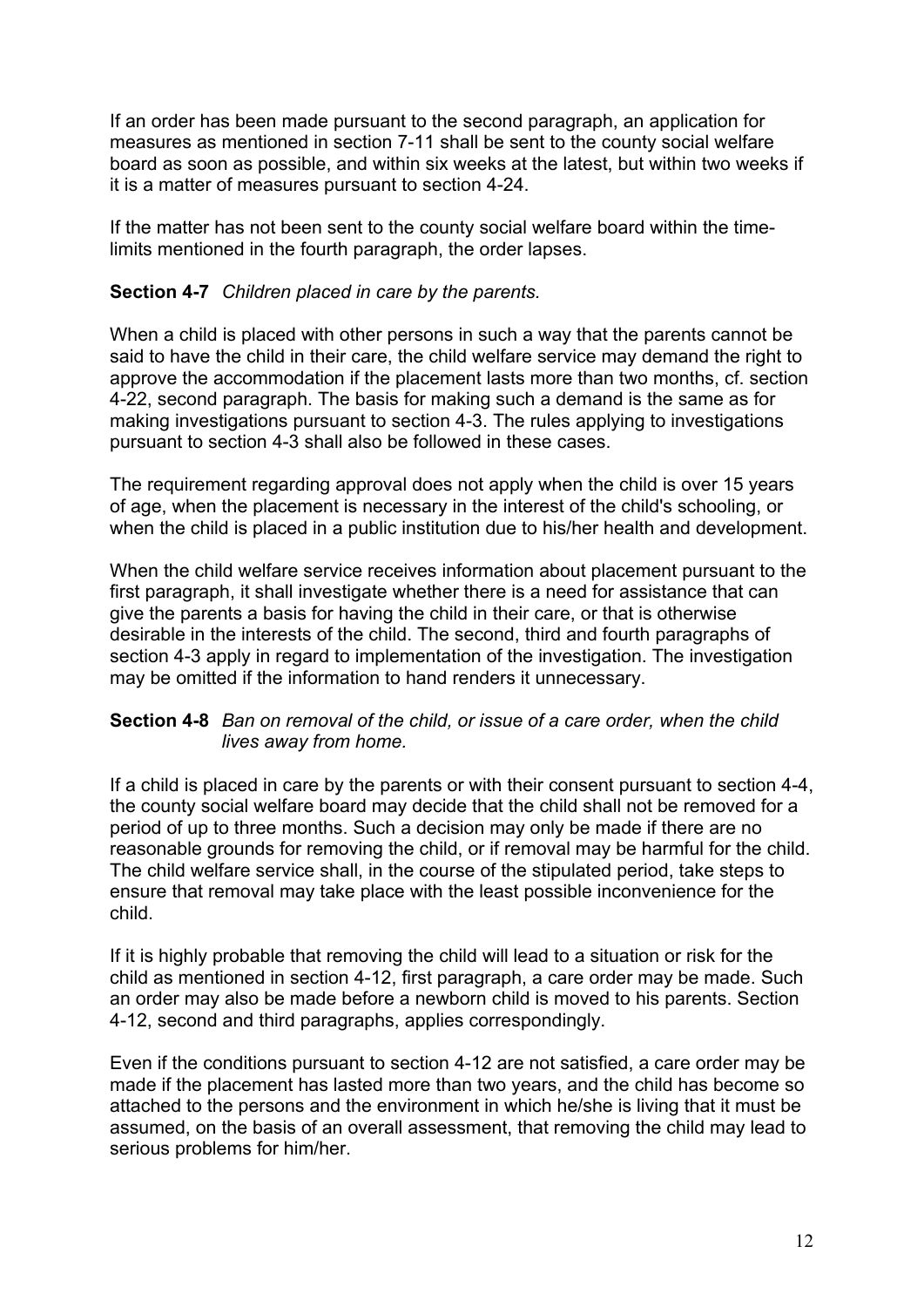## **Section 4-9** *Interim orders pursuant to section 4-8.*

An interim order pursuant to section 4-8, first paragraph and second paragraph, second sentence, may be made by the head of the child welfare administration if those interests which the provision is intended to protect may be significantly prejudiced if the order is not made and implemented immediately.

The head of the child welfare administration may, when an interim order has been made pursuant to section 4-8, second paragraph, second sentence, also make an interim order pursuant to section 4-19.

If an interim order has been made, an application for measures as mentioned in section 7-11 shall be sent to the county social welfare board as soon as possible, and within six weeks at the latest.

If the matter has not been sent to the county social welfare board within the time limit mentioned in the third paragraph, the order lapses.

### **Section 4-10.** *Orders for medical examination and treatment.*

If there is reason to believe that a child is suffering from a life-threatening or other serious illness or injury, and if the parents fail to ensure that the child is examined or receives treatment, the county social welfare board may decide that the child with the assistance of the child welfare service shall be examined by a doctor, or be taken to a hospital for examination. The county social welfare board may also decide that such an illness shall be treated at a hospital or at home in accordance with a doctor's **instructions** 

### **Section 4-11.***Treatment orders for children with special treatment and training needs.*

If the parents fail to ensure that a child who is disabled or in special need of help receives the treatment and training required, the county social welfare board may decide that the child shall receive treatment or training with the assistance of the child welfare service.

### **Section 4-12 .** *Care orders.*

A care order may be made

- (a) if there are serious deficiencies in the everyday care received by the child, or serious deficiencies in terms of the personal contact and security needed by a child of his or her age and development,
- (b) if the parents fail to ensure that a child who is ill, disabled or in special need of assistance receives the treatment and training required,
- (c) if the child is mistreated or subjected to other serious abuses at home, or
- (d) if it is highly probable that the child's health or development may be seriously harmed because the parents are unable to take adequate responsibility for the child.

An order may only be made pursuant to the first paragraph when necessary due to the child's current situation. Hence such an order may not be made if satisfactory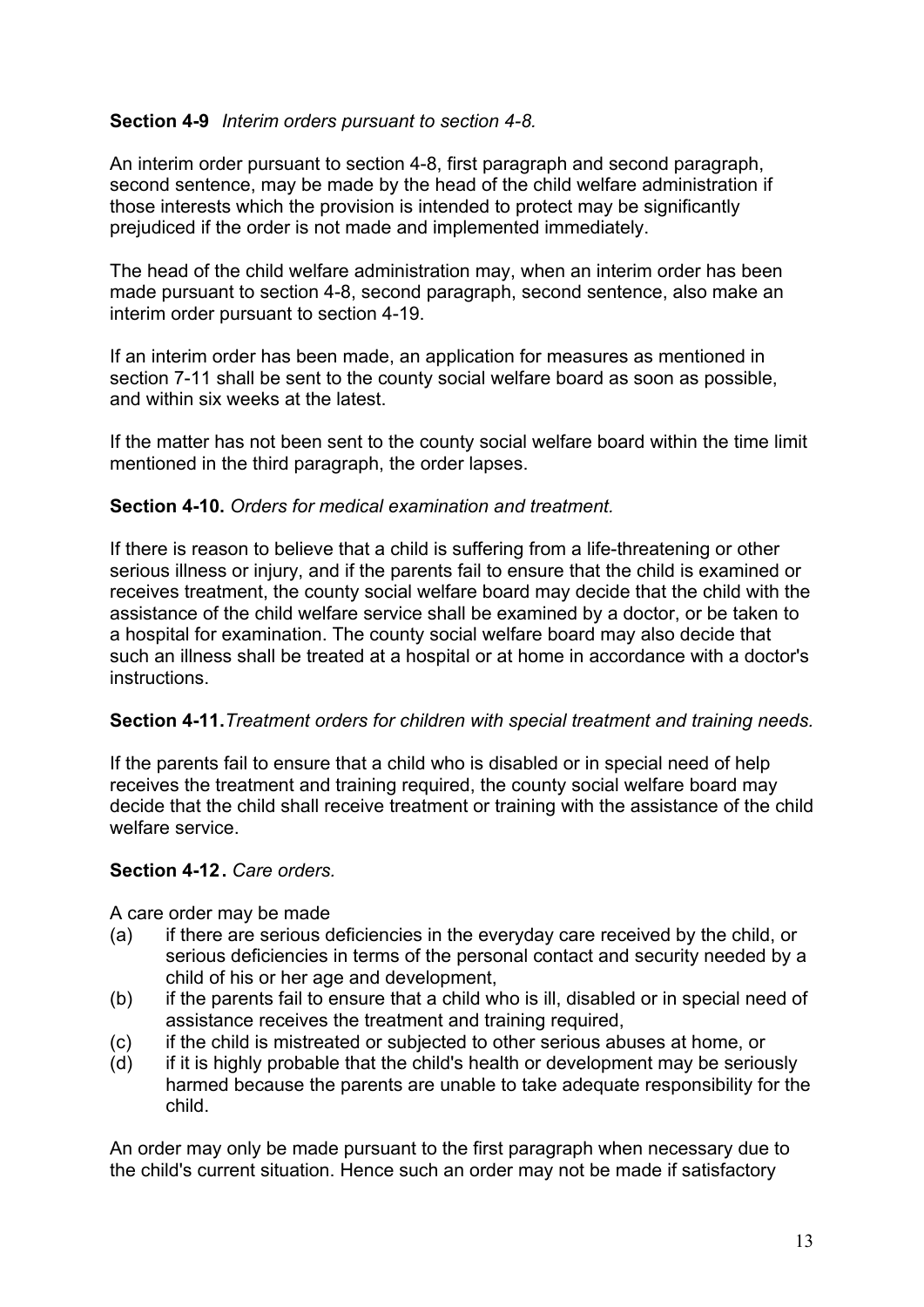conditions can be created for the child by assistance measures pursuant to section 4- 4 or by measures pursuant to section 4-10 or section 4-11.

An order pursuant to the first paragraph shall be made by the county social welfare board pursuant to the provisions of chapter 7.

# **Section 4-13.** *Implementation of care orders.*

A care order shall be implemented as soon as possible. The order lapses if it is not implemented within six weeks from the date of the decision. The head of the county social welfare board may extend the time limit when special reasons justify doing so.

## **Section 4-14.** *Placement alternatives after a care order.*

When an order is made pursuant to section 4-12 or section 4-8, second and third paragraphs, the child shall be placed

(a) in a foster home, cf. section 4-22,

(b) in an institution, cf. section 5-1 and section 5-8, or

(c) in a training or treatment institution when this is necessary because the child is disabled, or

(d) in a care centre for minors, cf. chapter 5 A.

## **Section 4-15.** *Choice of placement in the individual case.*

Within the framework determined in section 4-14, the placement shall be chosen on the basis of the child's distinctive characteristics and need for care and training in a stable environment. Due account shall also be taken of the desirability of ensuring continuity in the child's upbringing, and of the child's ethnic, religious, cultural and linguistic background. Account shall also be taken of the likely duration of the placement, and of whether it is possible and desirable for the child to have access to and other contact with the parents.

In its proposal to the county social welfare board the child welfare service shall give an account of the points of view upon which the choice of placement in the individual case should be based. In its order the county social welfare board may attach conditions to the placement. If it is not possible for the child to be placed as stipulated in the proposal or the order, the matter shall be resubmitted to the county social welfare board.

The child welfare service shall already have adopted a plan for care of the child when he or she is taken into care. The child welfare service shall, at the latest two years after the county social welfare board's order, adopt a plan for the future care of the child which shall not be amended unless the conditions on which it was based have ceased to apply.

Well before the child reaches 18 years of age, the child welfare service and the child shall jointly assess whether the placement shall be maintained or whether the child shall receive other assistance measures after reaching the age of 18. If the child consents thereto, the child welfare service shall draw up a plan for future measures. This plan may be amended.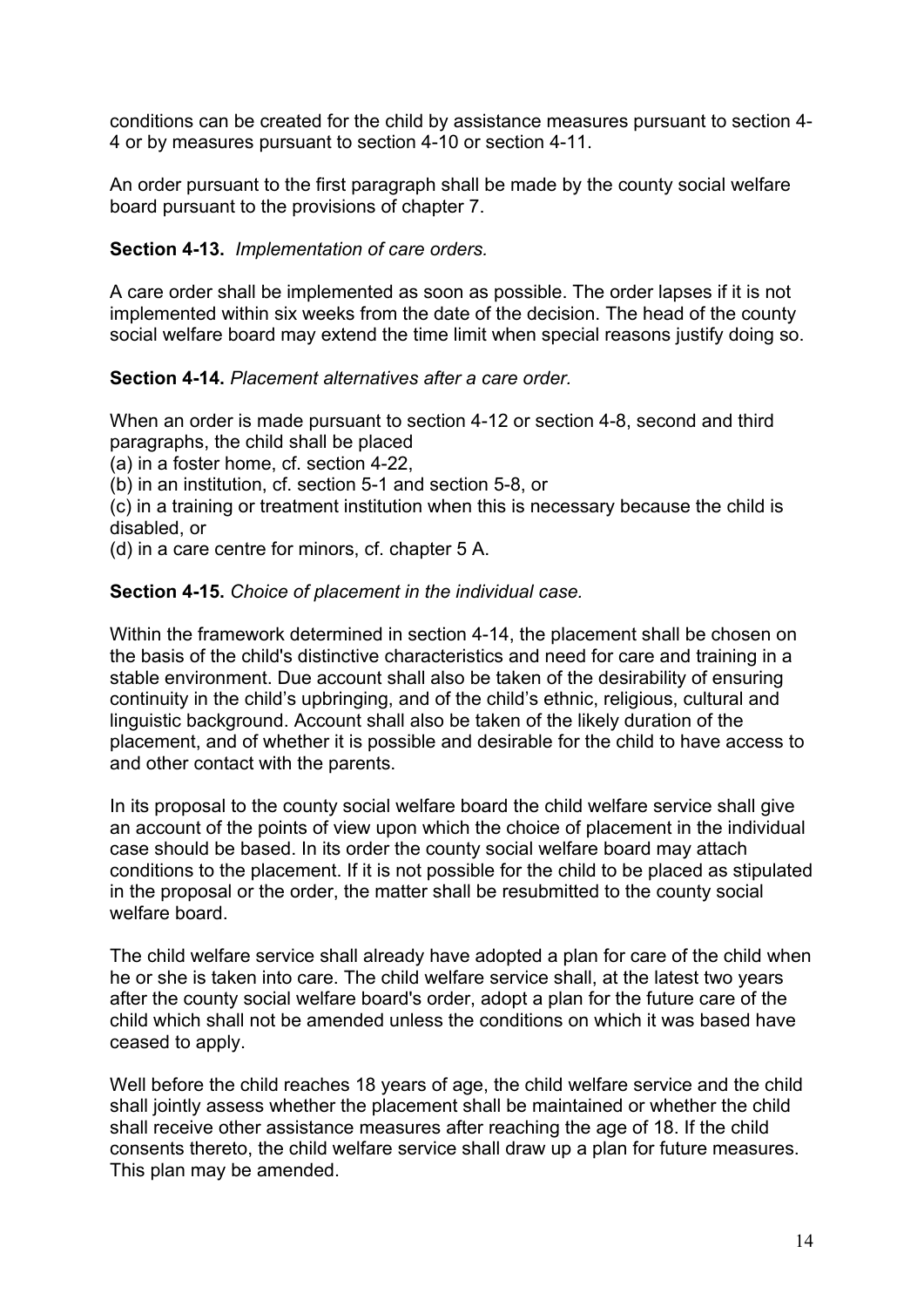### **Section 4-16.** *Follow-up of care orders.*

The child welfare service shall closely follow the development of those children in respect of whom a care order has been made, and also the development of their parents. Shortly after a child has been placed in care, the child welfare service shall contact the parents to offer guidance and follow-up. If the parents so desire, the child welfare service shall, as part of such follow-up, put them in contact with other assistance agencies.

### **Section 4-17.** *Removal of the child.*

The child welfare service may remove the child only if this is necessitated by changed circumstances, or if it must be considered to be in the child's best interests. Decisions of the child welfare service in removal cases may be appealed to the county social welfare board.

### **Section 4-18.** *Responsibility for care in the parents' stead.*

When an order pursuant to section 4-12, cf. section 4-8, second and third paragraphs, is implemented, responsibility for care is transferred to the child welfare service. Foster parents or the institution in which the child is living shall have the child in their daily care on behalf of the child welfare service. The child welfare service may decide that the foster parents or the institution in which the child is living shall also decide matters other than those pertaining to daily care.

The county social welfare board may decide that the parents shall be entitled to decide matters not pertaining to daily care.

### **Section 4-19 .** *Right of access. Covert address.*

Unless otherwise provided, children and parents are entitled to access to each other.

When a care order has been made, the county social welfare board shall determine the extent of access, but may in the interests of the child also decide that there shall be no access. The county social welfare board may also decide that the parents shall not be entitled to know the child's whereabouts.

Other persons who have provided daily care for the child in his or her parents' stead prior to the child's being placed in care may demand that the county social welfare board determine whether they shall be entitled to access to the child and the extent of such right of access.

The child's relatives, or other persons to whom the child is closely attached, may demand that the county social welfare board determine whether they shall be entitled to access to the child and the extent of such right of access when

- a) one or both of the parents is/are dead, or
- b) the county social welfare board has decided that one or both parents shall not be entitled to access to the child or that the parents' right of access shall be very limited.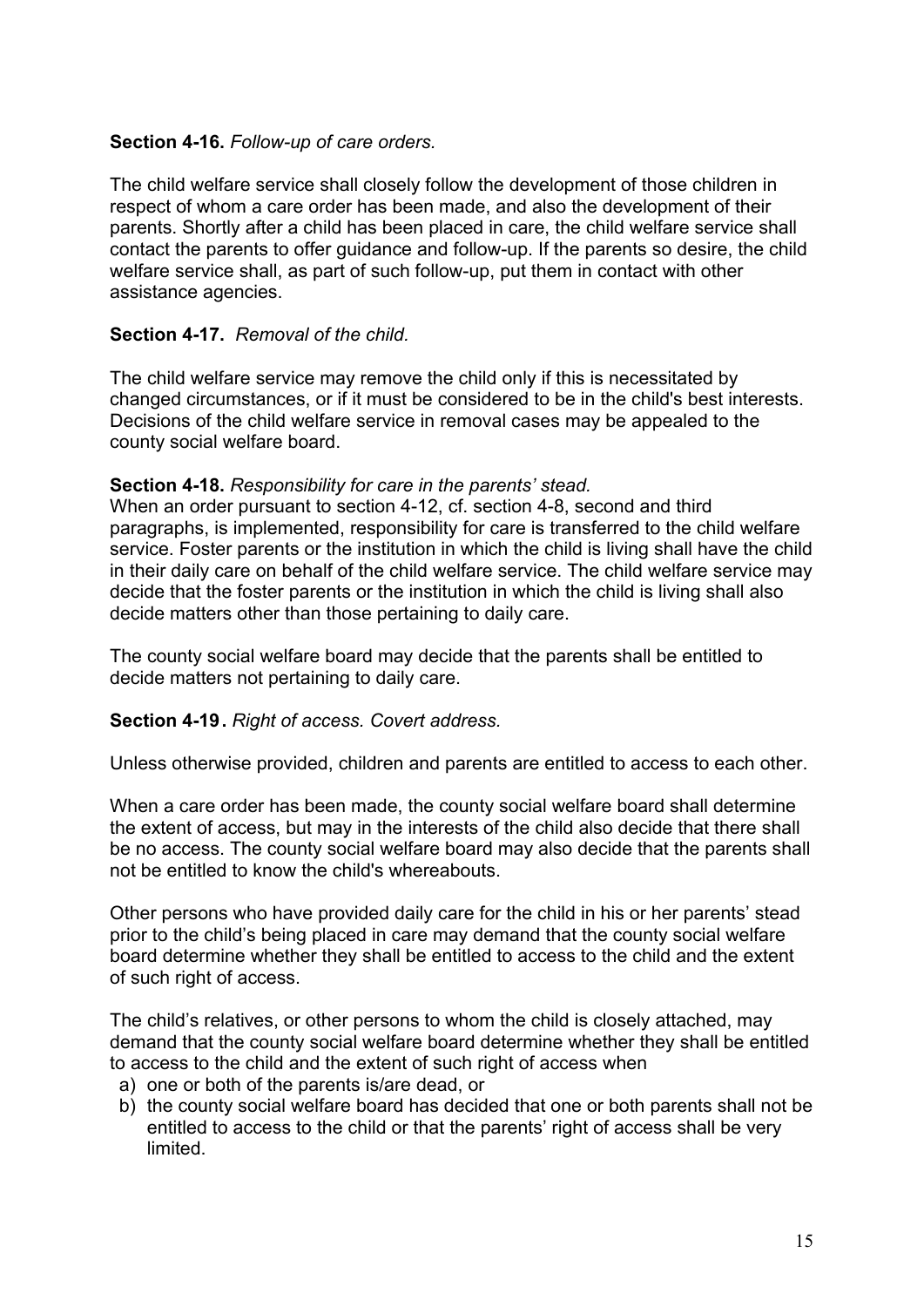The private parties may not demand that a case regarding access shall be dealt with by the county social welfare board if the case has been dealt with by the county social welfare board or a court of law in the preceding twelve months.

## **Section 4-20.** *Deprival of parental responsibility. Adoption.*

If the county social welfare board has made a care order for a child, the county social welfare board may also decide that the parents shall be deprived of all parental responsibility. If, as a result of the parents being deprived of parental responsibility, the child is left without a guardian, the county social welfare board shall as soon as possible take steps to have a new guardian appointed for the child.

When an order has been made depriving the parents of parental responsibility, the county social welfare board may give its consent for a child to be adopted by persons other than the parents.

Consent may be given if

- a) it must be regarded as probable that the parents will be permanently unable to provide the child with proper care or the child has become so attached to persons and the environment where he or she is living that, on the basis of an overall assessment, removing the child may lead to serious problems for him or her and
- b) adoption would be in the child's best interests and
- c) the adoption applicants have been the child's foster parents and have shown themselves fit to bring up the child as their own and
- d) the conditions for granting an adoption pursuant to the Adoption Act are fulfilled.

When the county social welfare board consents to adoption, the Ministry shall issue the adoption order.

## **Section 4-21.** *Revocation of a care order.*

The county social welfare board shall revoke a care order when it is highly probable that the parents will be able to provide the child with proper care. The decision shall nonetheless not be revoked if the child has become so attached to persons and the environment where he or she is living that, on the basis of an overall assessment, removing the child may lead to serious problems for him or her. Before a care order is revoked, the child's foster parents shall be entitled to state their opinion.

The parties may not demand that a case concerning revocation of a care order shall be dealt with by the county social welfare board if the case has been dealt with by the county social welfare board or a court of law in the preceding twelve months. If a demand for revocation of the previous order or judgment was not upheld in terms of section 4-21, first paragraph, second sentence, new proceedings may only be demanded when documentary evidence is provided to show that significant changes have taken place in the child's situation.

## **Section 4-22.** *Foster homes.*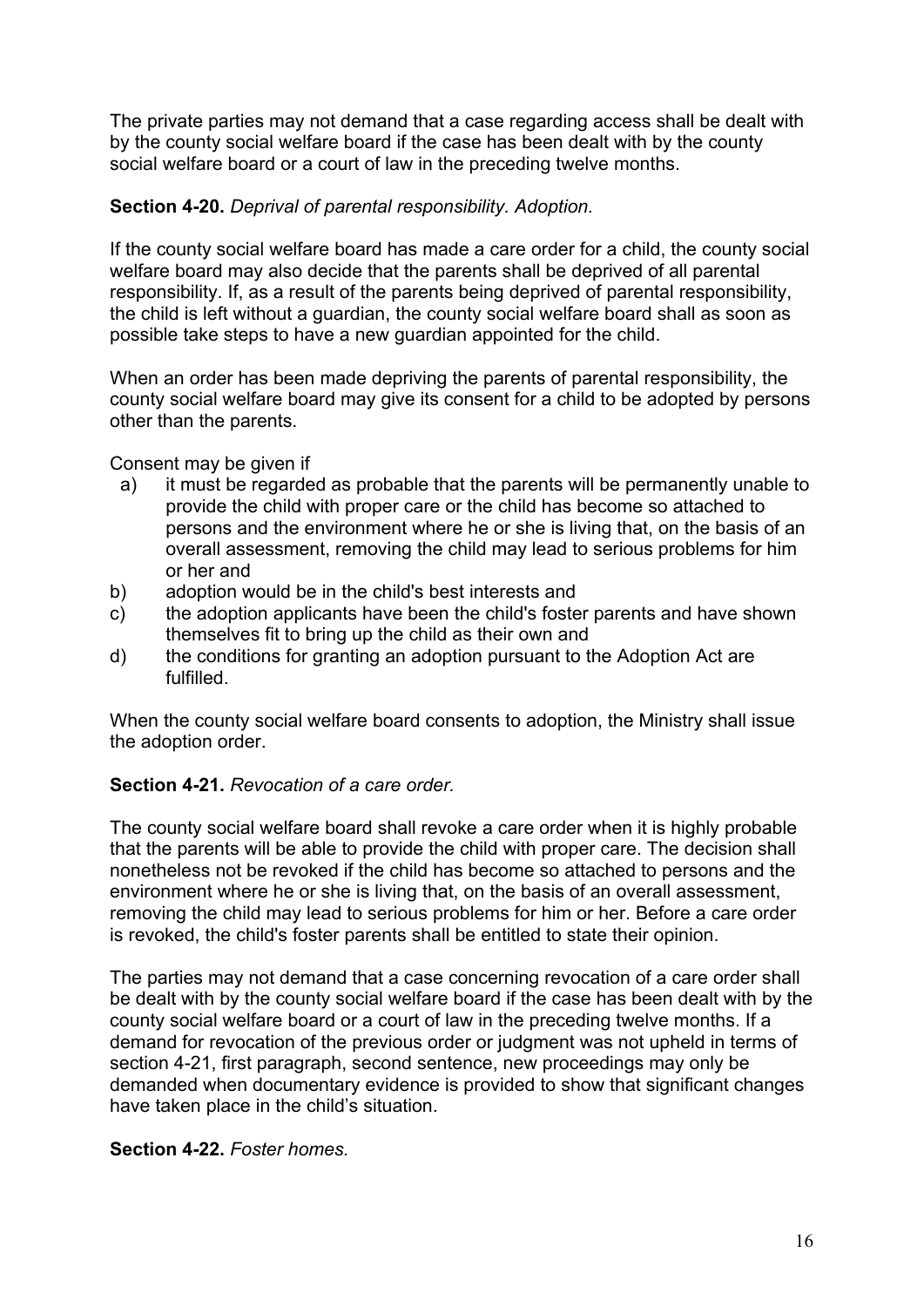In this Act, "foster home" means

- (a) a private home that accepts children for fostering on the basis of a decision of the child welfare service regarding assistance pursuant to section 4-4, or in connection with a care order pursuant to section 4-12 or section 4-8, second and third paragraphs,
- (b) a private home that is subject to approval pursuant to section 4-7.

Persons selected as foster parents shall have a special aptitude for giving children a secure and good home, and be capable of discharging their responsibilities as foster parents in accordance with the conditions on which the duration of the placement etc., cf. section 4-15, is based.

The Ministry may make regulations regarding the criteria that shall be applied when selecting foster homes, regarding the foster parents' rights and duties, regarding the child welfare service's duty to provide guidance and to follow up foster homes, and regarding supervision of children in foster homes.

The child welfare service shall appoint a supervisor for children in foster homes.

The municipality in which the foster home is located is responsible for approval and supervision of the home.

### **Section 4-23.** *Agency for placement in foster homes.*

It is prohibited for private individuals to act as agents for the placement of children without a view to adoption. Nor may organisations engage in such activity without a licence from the Ministry, which in such case supervises the activity.

Anyone who wilfully contravenes the prohibition of the first paragraph or aids and abets thereto is liable to fines or imprisonment for a term not exceeding three months. Attempts are subject to the same penalty as a completed contravention.

Chapter 3 A of the Adoption Act applies to agencies for placement of children with a view to adoption.

### **Section 4-24.** *Placement and retention in an institution without the child's own consent.*

A child who has shown serious behavioural problems

- in the form of serious or repeated criminality
- in the form of persistent abuse of intoxicants or drugs or
- in other ways

may without his or her consent or the consent of the person with parental responsibility for him or her be placed in an institution for observation, examination and short-term treatment for up to four weeks, or for a shorter period as determined in the order. In the event of a renewed order the period of placement may be extended by up to a further four weeks.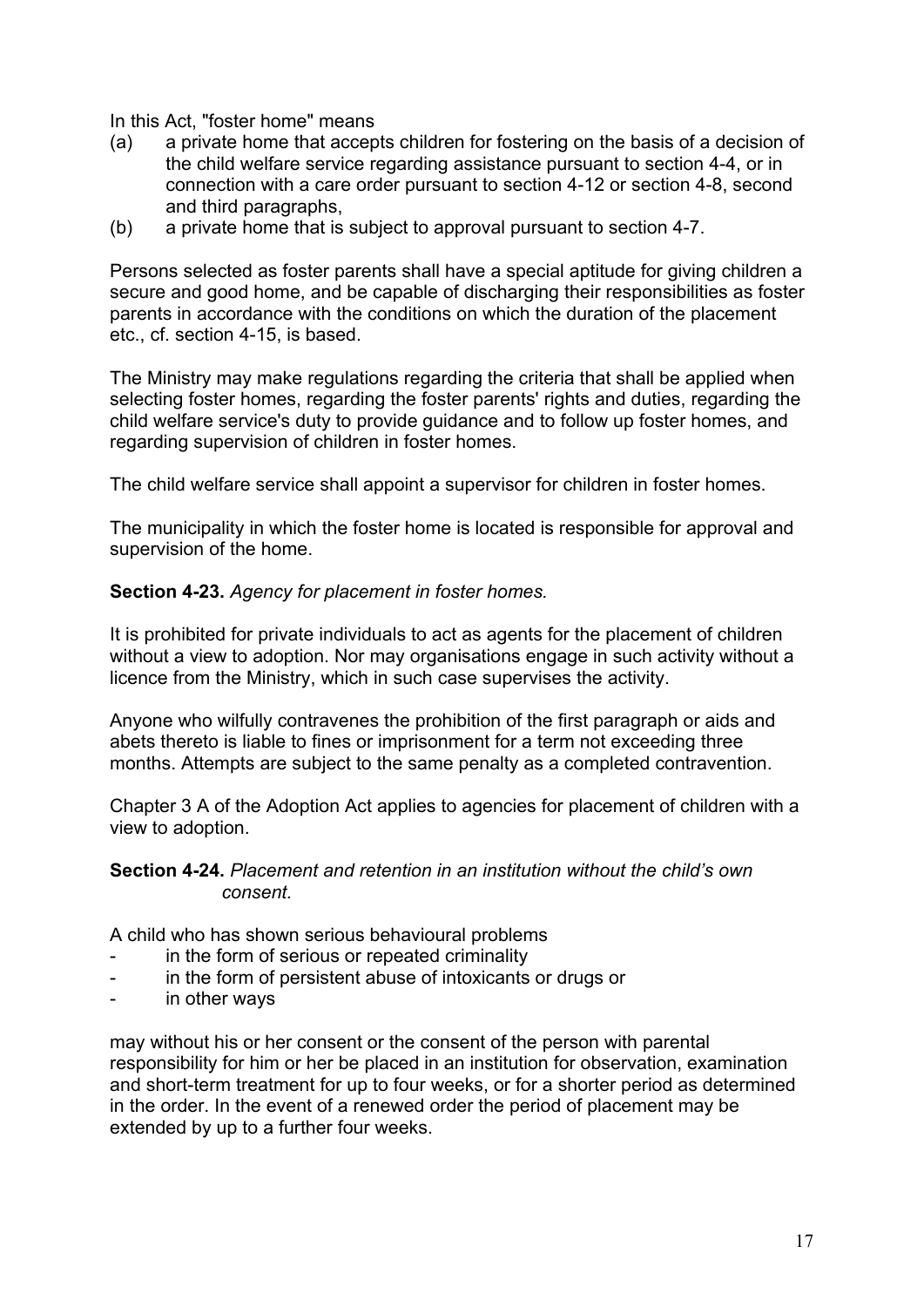If it is likely that a child as mentioned in the first paragraph is in need of more longterm treatment, an order may be made to place the child in a treatment or training institution for up to twelve months without his or her consent or the consent of the person who has parental responsibility for the child. In the event of a renewed order the period of placement may in special cases be extended by up to a further twelve months. The child welfare service shall continuously monitor the placement, and reassess the measure when the placement has lasted six months.

If the placement has been implemented before the child reaches the age of 18, a measure pursuant to the first and second paragraphs may be implemented in the manner decided by the county social welfare board, even if the child in question reaches the age of 18 during the period of placement.

An order pursuant to the first and second paragraphs may only be made if the institution has the expertise and resources required to provide the child with satisfactory assistance in relation to the purpose of the placement.

### **Section 4-25.** *Procedure in connection with orders pursuant to section 4-24.*

Before making an order pursuant to section 4-24, first and second paragraphs, the child welfare service shall consider whether assistance pursuant to section 4-4 should be implemented instead. The child welfare service shall also plan and implement such assistance as is necessary as a follow-up of the stay in the institution.

Orders pursuant to section 4-24, first and second paragraphs, shall be made by the county social welfare board pursuant to the provisions of chapter 7. Interim orders may be made by the head of the child welfare administration and by the prosecuting authority. Section 4-6, second, fourth and fifth paragraphs, applies correspondingly.

The child welfare service may refrain from implementing an order if the circumstances so indicate. The county social welfare board shall be informed accordingly. If the order is not implemented within six weeks, it lapses.

### **Section 4-26.** *Retention in an institution on the basis of consent.*

A child with serious behavioural problems may be admitted to an institution that falls within the scope of section 4-24, first and second paragraphs, also on the basis of his or her consent and the consent of those who have parental responsibility for the child. If the child has reached the age of 15, his or her consent is sufficient.

When a child is admitted to an institution on the basis of consent, the institution may impose the condition that the child may be retained in the institution for up to three weeks as from the date of admission. In the event of admission to an institution with a view to treatment or training lasting at least three months, a condition may also be imposed that the child may be retained for up to three weeks after consent has been expressly withdrawn.

If the child absconds, but is returned within three weeks, the period of retention is reckoned from the date on which the child is returned to the institution.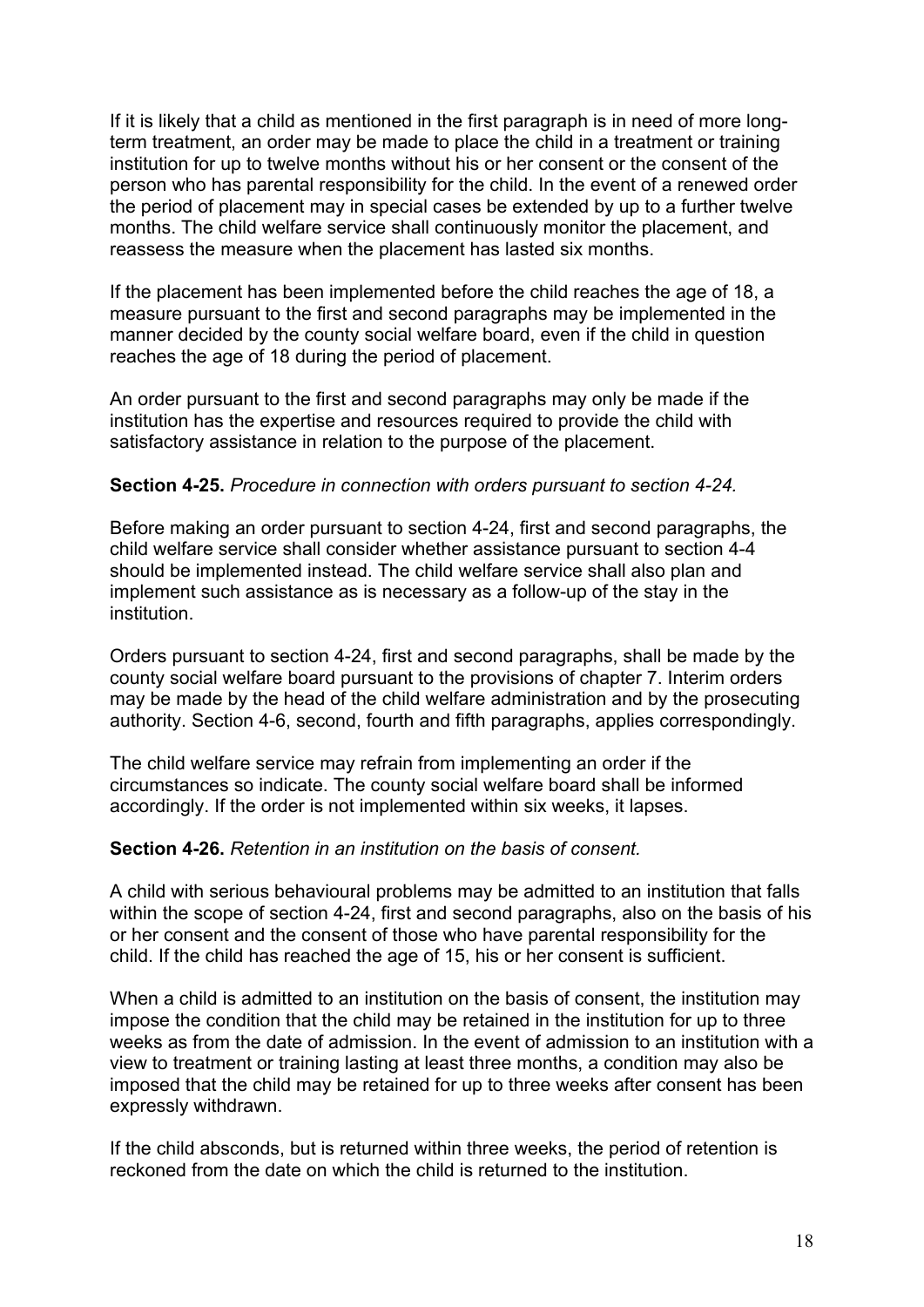The child's consent shall be in writing and shall be given to the management of the institution at the start of the stay at the latest. Before giving his or her consent, the child shall be informed of any present conditions as mentioned in the second paragraph.

### **Section 4-27.** *Placement alternatives in connection with orders for special measures*  for children and young persons with serious behavioural problems, cf. *sections 4-24 and 4-26.*

The central government child welfare authority at regional level shall designate the institutions that shall accept children on the basis of orders as mentioned in section 4-24, cf. section 4-26. It may be decided that a child may be placed in a foster home which has special qualifications for solving the problems at hand.

### **Section 4-28.** *Plan of measures.*

When a child is placed in an institution without his or her consent or the consent of those who have parental responsibility for him or her, cf. section 4-24, the child welfare service shall ensure that a plan of measures is drawn up for the child. A draft of the plan of measures shall have been prepared when the county social welfare board deals with the case. A final plan of measures shall be drawn up as soon as possible after the county social welfare board has made a decision. The plan of measures must not be contrary to the decision of the country social welfare board or with the conditions for the decision. Moreover, when the child welfare service assists in placing a child in an institution on the basis of consent, cf. section 4-26, it shall ensure that a plan of measures is drawn up for the child if the child and those who have parental responsibility for him or her consent thereto. If the child has reached the age of 15, the consent of the child is sufficient. If possible, the plan of measures shall have been prepared before the placement is implemented.

The plan of measures shall be amended if the needs of the child justify doing so. As far as possible, the preparation and amendment of the plan of measures shall be carried out in collaboration with the child. When placement takes place in pursuance of section 4-24, no changes must be made that are contrary to the decision of the county social welfare board or to the conditions for the decision. When placement is carried out in pursuance of section 4-26, consent as mentioned in the first paragraph, fifth and sixth sentences, must also be obtained if the plan of measures is to be amended.

When the placement is carried out with the assistance of the central government child welfare authorities at regional level, cf. section 2-3, the latter shall, at the request of the municipal child welfare service, assist the child welfare service in drawing up the plan of measures.

The Ministry may issue guidelines regarding the content of the plan of measures.

## **Chapter 5. Institutions.**

**Section 5-1** *Responsibility for institutions for children.*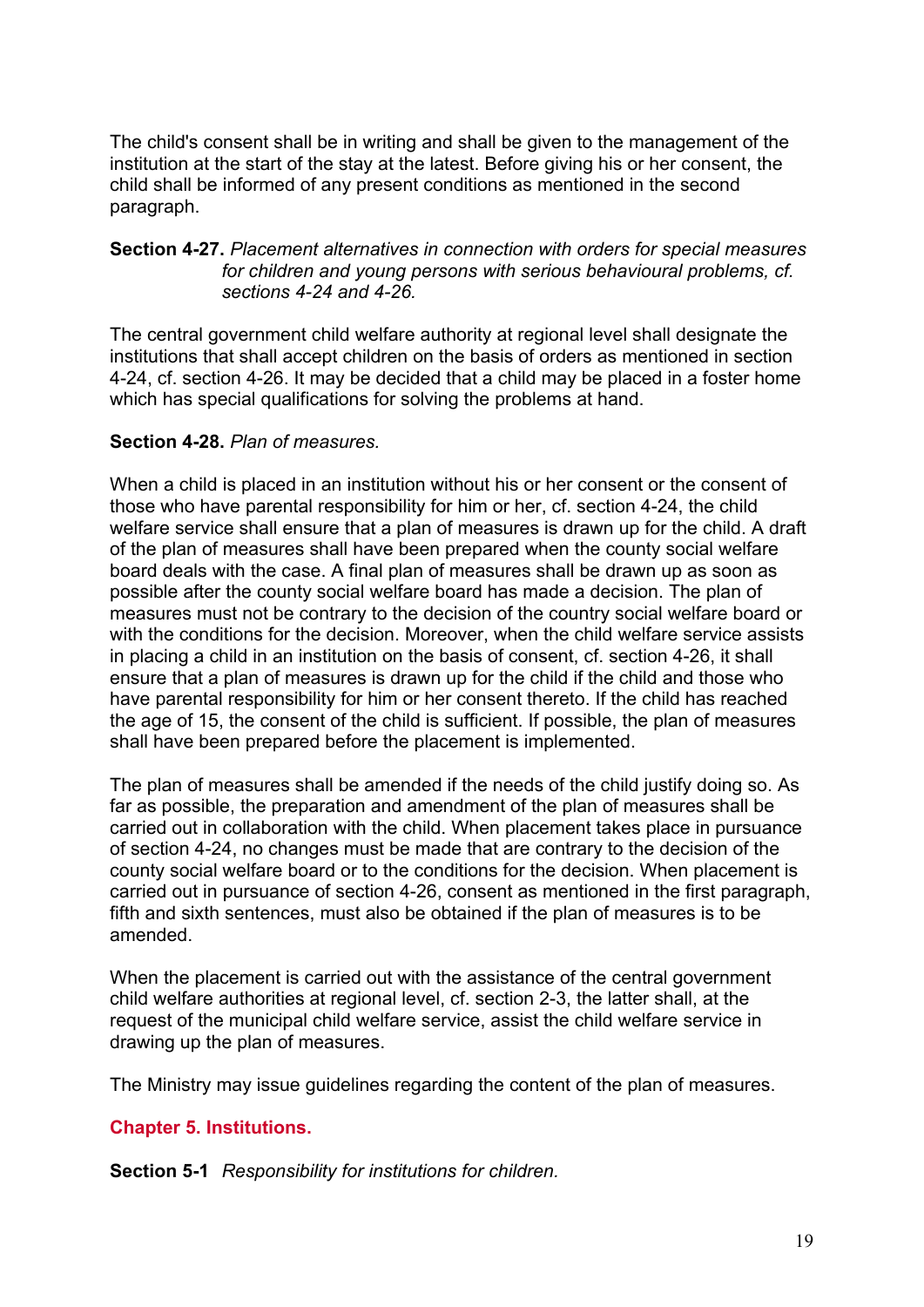The central government child welfare authorities at regional level are responsible for the establishment and operation of institutions, and any associated specialised services for the care and treatment of children. This responsibility applies to institutions falling within the scope of this Act.

**Section 5-2.** (Repealed by the Act of 9 May 2003 No. 29 (in force from 1 January 2004 pursuant to the Decree of 9 May 2003 No. 596).)

**Section 5-3.** (Repealed by the Act of 9 May 2003 No. 29 (in force from 1 January 2004 pursuant to the Decree of 9 May 2003 No. 596).)

**Section 5-4.** *Admission to and discharge from institutions as mentioned in section 5-1.* 

The central government authorities at regional level shall make rules for the procedure for deciding admissions and discharges.

If it has been decided that a child shall be placed in an institution, the institution may not refuse to admit the child.

Children may not be discharged before the due date without the consent of the child welfare service.

It may be demanded that a disagreement regarding admission or discharge be decided by the county governor in the county in which the institution is located.

**Section 5-5.** (Repealed by the Act of 9 May 2003 No. 29 (in force from 1 January 2004 pursuant to the Decree of 9 May 2003 No. 596).)

## **Section 5-6.** *Collaboration with institutions falling within the scope of other statutes.*

In the case of children whom the authorities are considering placing in an institution that falls within the scope of another statute, the central government child welfare authorities at regional level shall ensure that collaboration is established between the child welfare service, the regional authorities and institutions as mentioned. The King may make provisions regarding collaborative arrangements, including a duty to participate in collaborative groups, admissions panels and the like.

## **Section 5-7.** *Supervision.*

The county governor shall supervise that institutions falling within the scope of section 5-1, state centres for parents and children and private and municipal institutions and centres for parents and children that have been approved pursuant to section 5-8 are operated in accordance with this Act and regulations laid down pursuant to the Act.

If the county governor deems that the institution or the centre is improperly run, the county governor may order that the conditions be rectified, or close down the institution.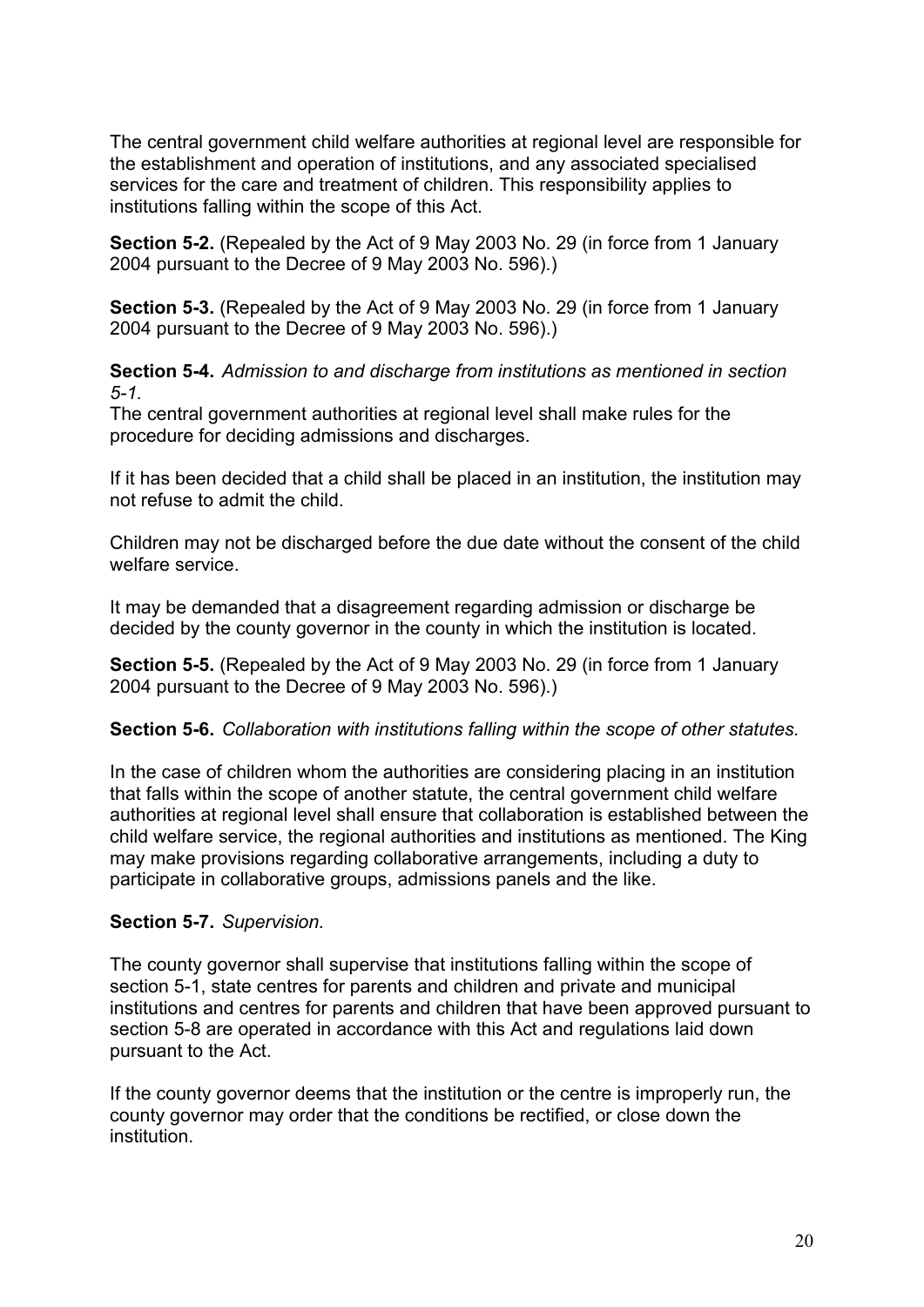The county governor may appoint a supervisory committee to exercise ongoing supervision of the institutions and the centres. The Ministry may make regulations regarding the area of responsibility and composition of the supervisory committees.

# **Section 5-8.** *Private and municipal institutions and centres for parents and children.*

Private and municipal institutions and private and municipal centres for parents and children may only be used for children to whom the Act applies if the institution or the centre has been approved by the central government child welfare authorities at regional level. The institution or the centre may only be approved if it is operated in accordance with this Act and appurtenant regulations, and is otherwise properly run. Decisions regarding approval pursuant to this Act are individual decisions and may be appealed to the central government child welfare authorities at central level. The Ministry may make further regulations regarding the system of approval, including conditions for approval and the system of appeal.

The Ministry may make regulations regarding the keeping of accounts and public authorities' access to the accounts.

### **Section 5-9.** *Rights during stays in institutions falling within the scope of section 5-1 and in private and municipal institutions approved pursuant to section*  *5-8.*

Institutions shall be run in such a way that the children themselves may decide personal matters and have such access to other persons as they wish, to the extent this is compatible with the child's age and maturity, with the object of the stay, and with the institution's responsibility for its day-to-day operation, including its responsibility for security and well-being.

The children shall have the right to move around both on and off the institution's premises, subject to the constraints established out of consideration for the children's need for security and well-being. In the case of children placed in the institution on the basis of an order or consent as mentioned in section 4-24 or section 4-26, the institution may limit the right of such children to leave the premises to the extent necessitated by the purpose of the order.

It is not permitted to

- (a) punish a child physically,
- (b) to lock the child in a room alone or employ similar coercive means unless this is authorised by regulations as mentioned in the fourth paragraph (a),
- (c) keep a check on a child's correspondence unless this is authorised by regulations as mentioned in the fourth paragraph (b).

The Ministry may make regulations

- (a) to supplement the above provisions, including regulations regarding the use of coercive measures,
- (b) with a view to preventing intoxicants and drugs or dangerous objects from being brought into the institution,
- (c) regarding management of the child's funds.

**Section 5-9a.** *Rights during stays in a centre for parents and children.*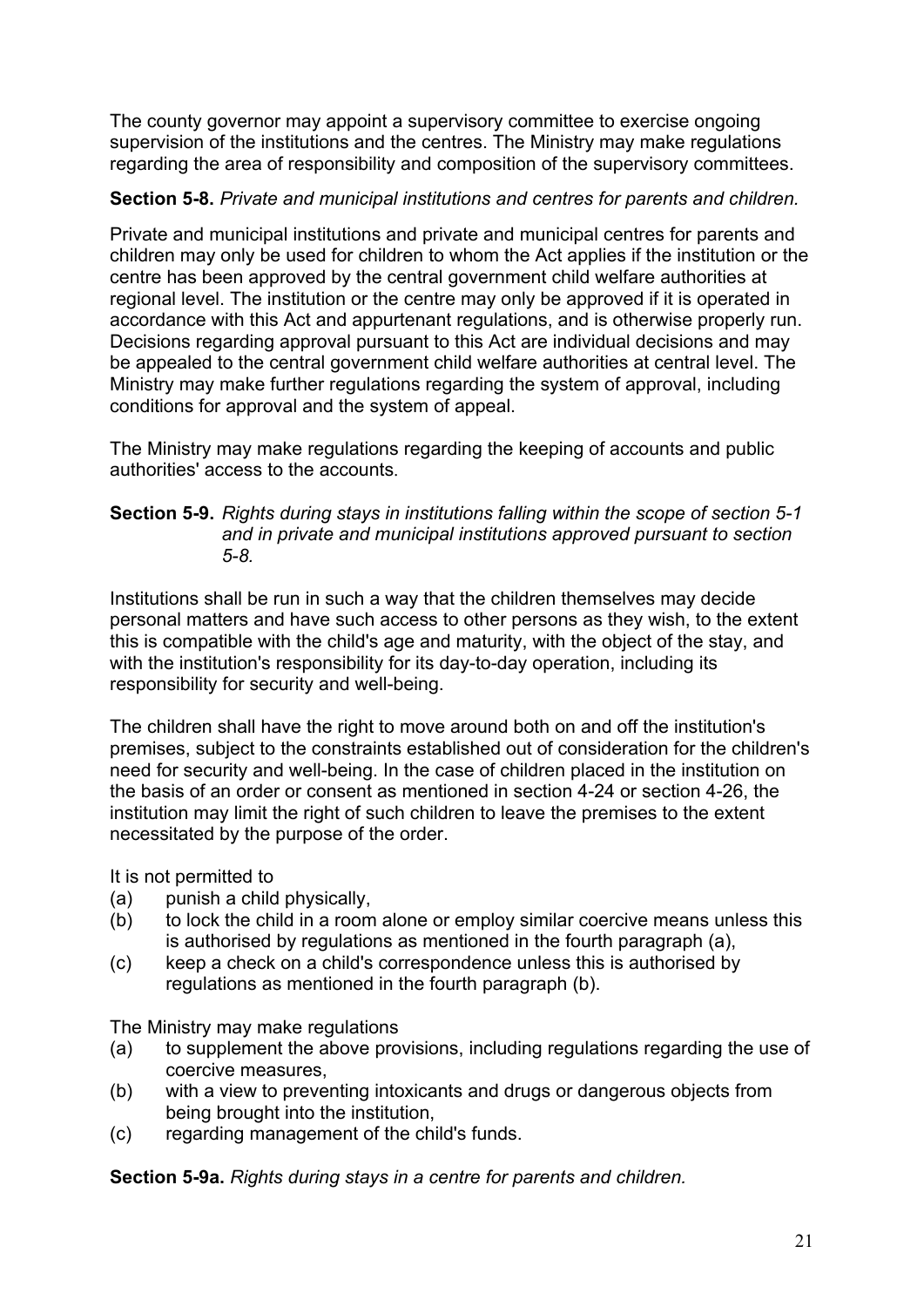Centres for parents and children shall be operated in such a way as to respect the right of parents and their child to private and family life and the parents' right to make decisions by reason of their daily care of the child are respected, to the extent this is in accordance with the object of the stay and with the centre's responsibility for operations, including security and well-being.

The Ministry may by regulations make further provisions regarding the rights and duties of children and parents in centres for parents and children.

### **Section 5-10.** *General requirements for institutions and centres for parents and children.*

In order to ensure that institutions falling within the scope of section 5-1 and state centres for parents and children are of a proper standard, the Ministry may make regulations regarding the requirements that shall be imposed on the institutions and the centres, including professional requirements and requirements regarding buildings, equipment and staffing.

# **Chapter 5 A. Care centres for minors.**

### **Section 5A-1.** *Offer to stay in a care centre for minors.*

The central government child welfare authorities at regional level shall offer children who have come to the realm and applied for asylum without parents or any other person with parental responsibility accommodation in a care centre for minors.

This offer shall apply from the time the child is transferred from the immigration authorities to the central government child welfare authorities at regional level until the child becomes a resident of a municipality or leaves the realm.

This provision applies to children who are under 15 years of age when they file their application for asylum. In the case of children over 15 years of age, the provision applies from the date decided by the King.

### **Section 5A-2.** *Responsibility for care.*

While the child is staying at a care centre, the central government child welfare authorities at regional level are responsible for providing care for the child. The care centre shall provide such care on behalf of the central government child welfare authorities at regional level.

The care centre shall give the child good care and security and help to ensure that he or she receives the necessary follow-up and treatment.

### **Section 5A-3.** *Responsibility for meeting the child's needs upon arrival.*

When the child arrives at the care centre, the centre shall assess the child's situation and needs and meet such needs in the best possible way also before a follow-up order is issued pursuant to section 5A-4.

If, on the basis of the care centre's assessment, the child's needs cannot be met satisfactorily at the centre, or the child wishes to stay outside the care centre, the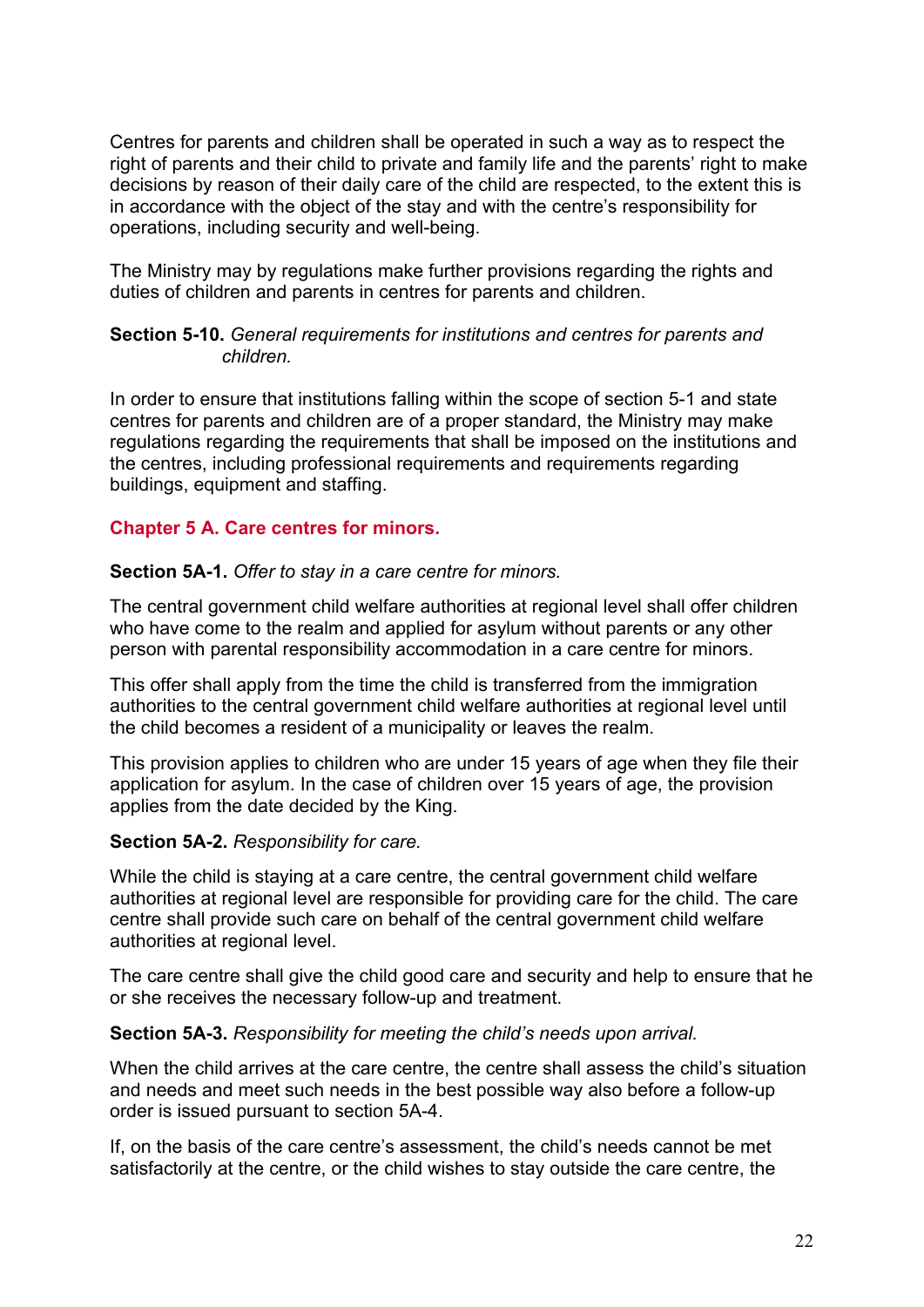centre shall notify the child welfare service to assess whether special measures pursuant to chapter 4 should be implemented.

## **Section 5A-4.** *Follow-up orders*.

The care centre shall in collaboration with the child assess the child's situation and needs and prepare a proposal for following up the child while he or she is staying at the centre. The proposal shall be sent to the central government child welfare authorities at regional level within three weeks of the child's arrival at the centre. Within six weeks of the child's arrival at the centre, the central government child welfare authorities at regional level shall make an order regarding follow-up of the child while he or she is staying at the centre.

The follow-up order shall serve as the basis for the further follow-up of the child at the care centre.

**Section 5A-5.** *Responsibility for monitoring the child's development during his or her stay at the care centre*.

The care centre and the central government child welfare authorities at regional level shall monitor the child's development closely. Should there be significant changes in the child's need for follow-up, a new follow-up order shall be made if necessary in accordance with section 5A-4, first paragraph.

If the care centre finds that, as a result of the child's development, the child's needs can no longer be met in a satisfactory manner at the care centre, or the child wishes to stay outside the care centre, the care centre shall instead notify the child welfare service to assess whether special measures should be implemented pursuant to Chapter 4.

## **Section 5A-6.** *Assessment.*

During the child's stay at the centre, the care centre shall make an assessment of the child's situation and needs as a basis for his or her subsequent settlement in a municipality.

The assessment shall be drawn up in collaboration with the child. The assessment may only be sent to relevant authorities with his or her written consent.

**Section 5A-7.** *Supervision, approval, rights during the stay and quality standards.* 

Sections 5-7, 5-8, 5-9 and 5-10 of the Act and appurtenant regulations apply to care centres in the same way as to institutions.

**Section 5A-8.** *Responsibility for establishment and operation*.

Central government child welfare authorities at regional level are responsible for establishing and operating care centres for minors.

## **Section 5A-9.** *Financial liability*.

Expenses connected with a stay at a care centre pursuant to section 5A-1 are covered by the central government child welfare authorities at regional level.

**Section 5A-10.** *Placement in a care centre pursuant to Chapter 4 of the Act.*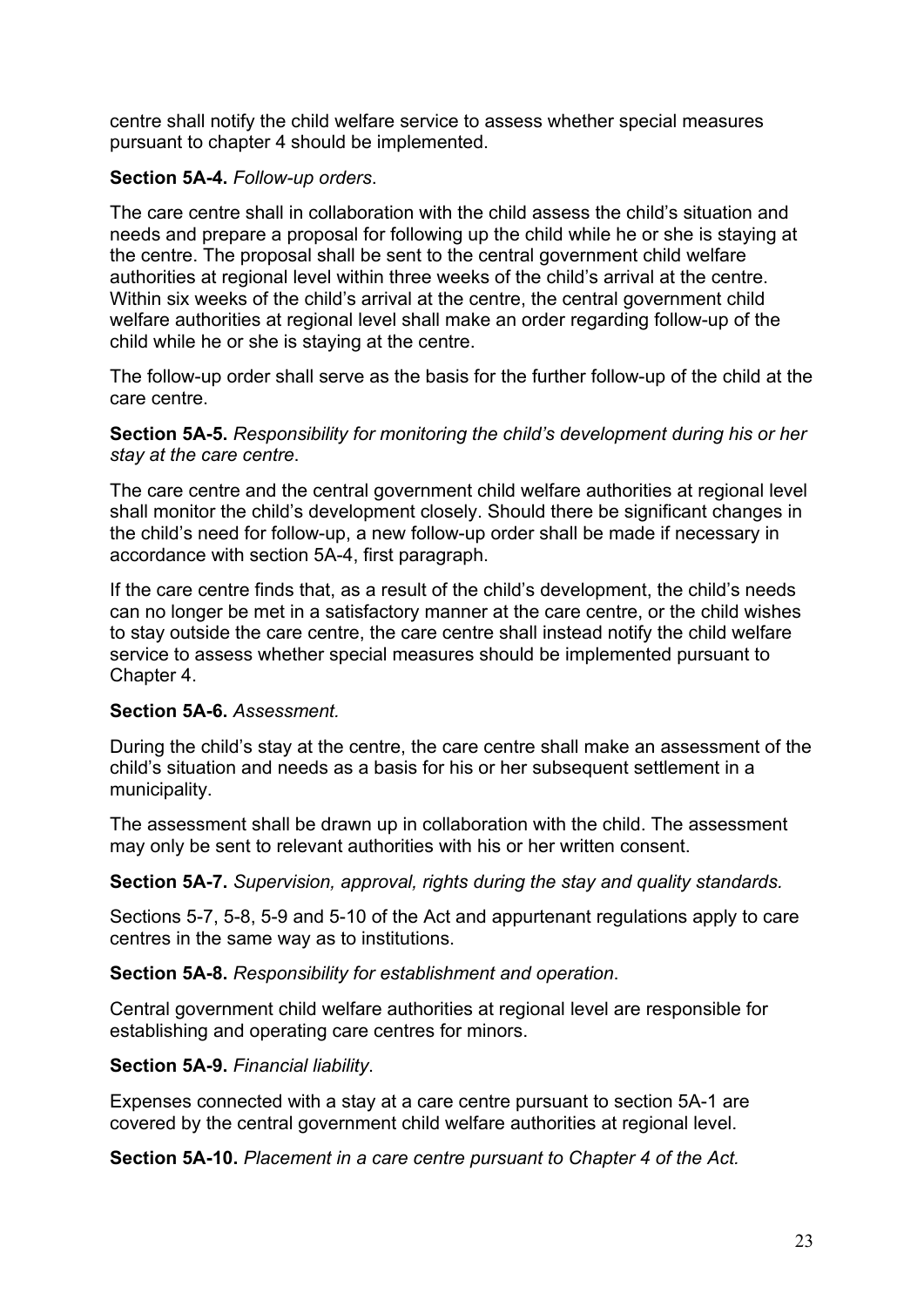When a child is placed in a care centre by order pursuant to Chapter 4, section 4-18 regarding responsibility for care in the parents' stead, section 5-4 regarding admission and discharge and the provisions of Chapter 9 regarding the distribution of expenses apply in the same way as when a child is placed in an institution.

# **Chapter 6. General rules of procedure.**

### **Section 6-1.** *Application of the Public Administration Act.*

The Public Administration Act applies together with the special rules laid down in this Act.

Decisions concerning benefits and services pursuant to this Act shall be regarded as individual decisions.

If several persons simultaneously seek a service which is in short supply, they are nevertheless not regarded as parties in the same case, and an applicant who believes that he or she has been passed over may not complain that another person has received the benefit.

The Ministry may make regulations to the effect that the Public Administration Act shall apply to decisions made while the child is in an institution or the child and the parents are staying in a centre for parents and children.

#### **Section 6-2.** *Application of the Public Administration Act to private institutions, private centres for parents and children and private care centres for minors*.

Client cases dealt with by private institutions, private centres for parents and children, and private care centres for minors that have been approved pursuant to section 5-8 are subject to the Public Administration Act, together with the special rules laid down in this Act, cf. section 6-1.

## **Section 6-3.** *Children's rights during proceedings.*

A child who has reached the age of 7, and younger children who are capable of forming their own opinions, shall receive information and be given an opportunity to state his or her opinion before a decision in made in a case affecting him or her. Importance shall be attached to the opinion of the child in accordance with his or her age and maturity.

A child may appear as a party in a case and exercise his or her rights as a party if he or she has reached the age of 15 and understands the subject-matter of the case. The county social welfare board may grant a child under 15 years of age rights as a party in special cases. In a case concerning measures for children with behavioural problems, the child shall always be regarded as a party.

## **Section 6-4.** *Obtaining information.*

Information shall as far as possible be obtained in collaboration with the person whom the case concerns or in such a way that the person concerned is aware that information is being obtained.

Notwithstanding the duty of confidentiality, public authorities shall of their own initiative provide information to the municipal child welfare service when there is reason to believe that a child is being mistreated at home or is subjected to other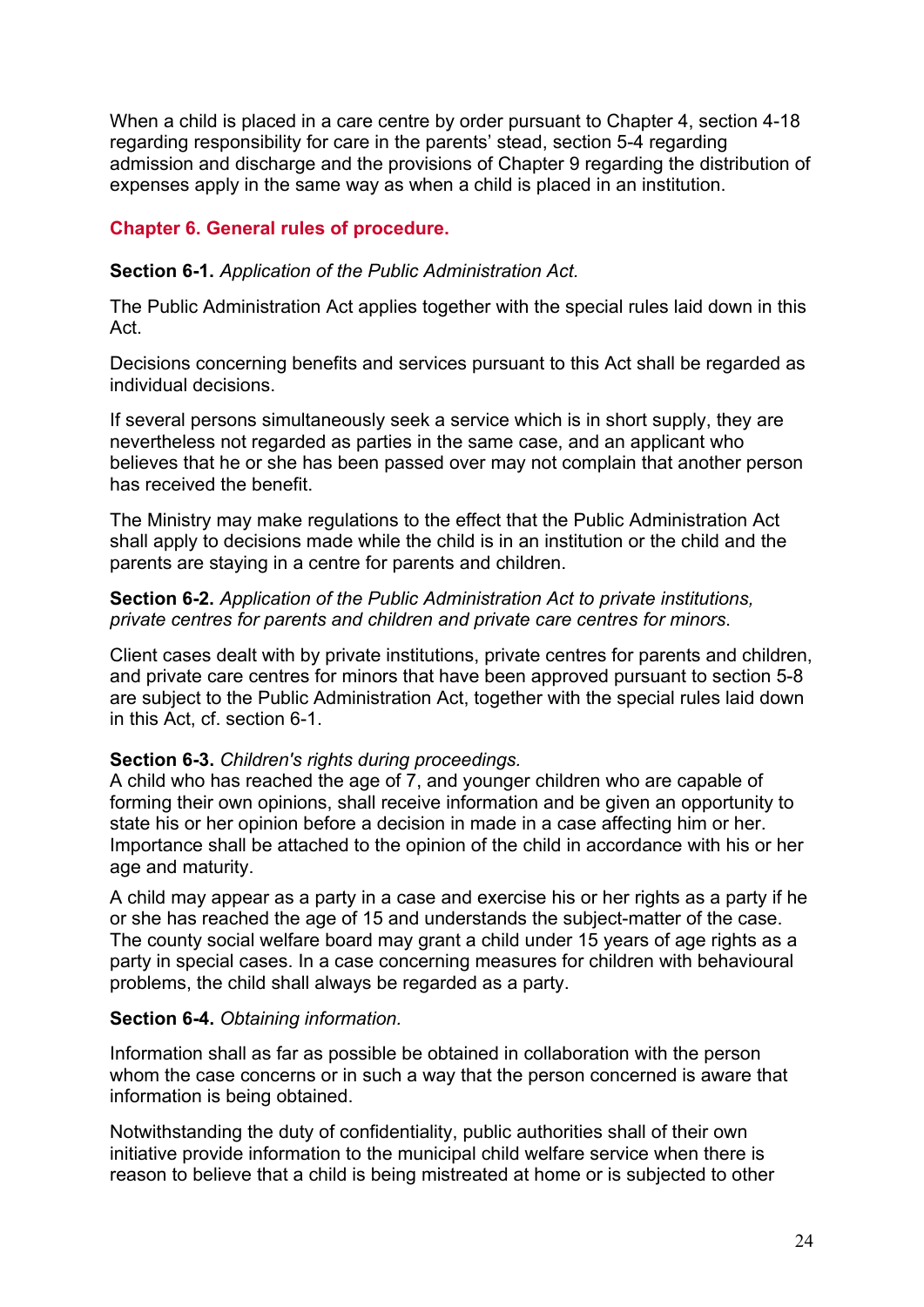forms of serious neglect, cf. sections 4-10, 4-11 and 4-12, or when a child has shown persistent, serious behavioural problems, cf. section 4-24. Organisations and private individuals that perform functions for the central government, county municipality or municipality are considered to be on a par with public authorities. Public authorities are also obligated to disclose such information when ordered to do so by bodies that are responsible for implementing the Act. By order of these bodies public authorities are also obligated, in connection with cases to be decided by the county social welfare board pursuant to section 4-19, 4-20 and 4-21, to disclose any information necessary to be able to assess whether moving a child back to his or her parents, or his or her access to them, might give rise to a situation for or risk to the child as mentioned in sections 4-10, 4-11 or 4-12.

Practitioners of professions pursuant to the Act relating to Health Personnel, etc., the Act relating to Mental Health Care, the Act relating to Municipal Health Services, the Act relating to Family Counselling Services and Mediators in Matrimonial Cases (cf. the Marriage Act) and the Act relating to Independent Schools are also obligated to disclose information pursuant to the provisions of the second paragraph.

**Section 6-4a.** (Repealed by the Act of 19 June 2009 No. 44 (in force from 1 January 2010 pursuant to the Decree of 4 September 2009 No. 1154).)

**Section 6-5.** *Appeals against decisions/orders of the child welfare service and the central government child welfare authorities at regional level.* 

Individual decisions made by the child welfare service, and follow-up orders made by the central government child welfare authorities at regional level, may be appealed to the county governor.

Unless otherwise provided in this Act, the first paragraph does not apply to cases which come under the jurisdiction of the county social welfare board pursuant to chapter 7.

**Section 6-6.** *The county governor's competence in appeals*.

The county governor may review all aspects of the decision/order.

If a decision that upholds the appeal cannot be implemented immediately, the county governor may decide that interim measures to meet the immediate need shall be implemented without delay.

### **Section 6-7.** *Duty of confidentiality.*

Anyone who performs services or work for a public administrative body, an institution, a centre for parents and children or a care centre for minors pursuant to this Act is subject to a duty of confidentiality pursuant to sections 13 to 13e of the Public Administration Act. Breaches are punishable under section 121 of the Penal Code.

The duty of confidentiality also applies to place of birth, date of birth, personal identity number, nationality, marital status, occupation, address and place of employment. Information about a client's whereabouts may nonetheless be disclosed when it is clear that provision of such information will not impair confidence in the child welfare service, the institution or the centre for parents and children.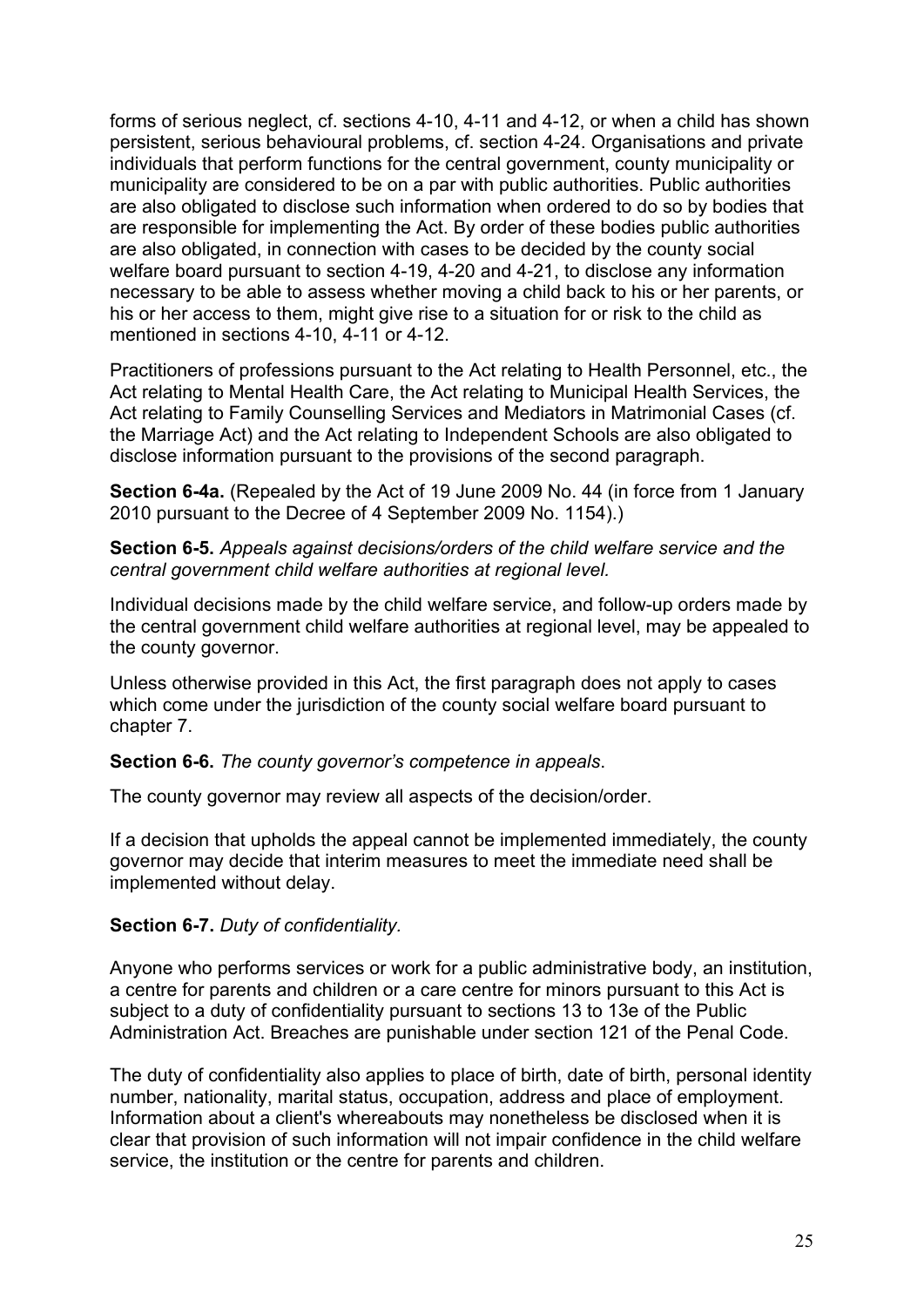Information may only be disclosed to other bodies of the public administration, cf. section 13b, subsections 5 and 6, of the Public Administration Act, when necessary to facilitate the functions of the child welfare service, the institution, the centre for parents and children or the care centre for minors, or to prevent material danger to life or serious harm to any person's health. Professionals in accordance with the Health Personnel Act may also provide information pursuant to this provision. Notwithstanding the duty of confidentiality, the child welfare service shall of its own initiative disclose information to the social services when there is reason to believe that a pregnant woman is abusing intoxicants in such a way that it is highly probable that the baby will be born with a defect, cf. section 6-2a of the Social Services Act. The child welfare service is also obligated to disclose such information on the order of the bodies responsible for implementing the Social Services Act.

If it is in the child's best interests, the county governor or the Ministry may decide that information shall be subject to a duty of confidentiality, even if the parents have consented to its disclosure.

#### **Section 6-7a.** *Response to reporters.*

The child welfare service shall give a response to any person who has sent a report to the child welfare service, cf. section 4-2. The response shall be sent within three weeks of receipt of the report. A response may be omitted in cases where the report is obviously unfounded, or where other special considerations argue against responding.

The response shall confirm receipt of the report. If the report comes from a reporter falling within the scope of section 6-4, second and third paragraphs, the response shall also state whether an investigation has been opened pursuant to section 4-3.

If an investigation has been opened, the child welfare service shall give a reporter falling within the scope of section 6-4, second and third paragraphs, a new response to the effect that that the investigation has been completed. The new response shall be sent within three weeks of completion of the investigation and shall contain information as to whether the case has been dropped, or whether the child welfare service is following up the case.

When the child welfare service shall initiate or has initiated measures of which it is necessary for a reporter falling within the scope of section 6-4, second and third paragraphs, to be informed in the interests of his/her further follow-up of the child, the child welfare service may give the reporter a response regarding the measures.

**Section 6-8.** *Use of coercion when carrying out investigations and when executing decisions/orders.*

The head of the child welfare administration may, when deemed necessary, request the assistance of the police when carrying out investigations pursuant to section 4-3 and when executing decisions/orders pursuant to sections 4-6, second paragraph, 4- 8, 4-9, 4-10, 4-11, 4-12, 4-17, 4-24 and 4-25, second paragraph.

**Section 6-9.** *Time limits and imposition of fines.*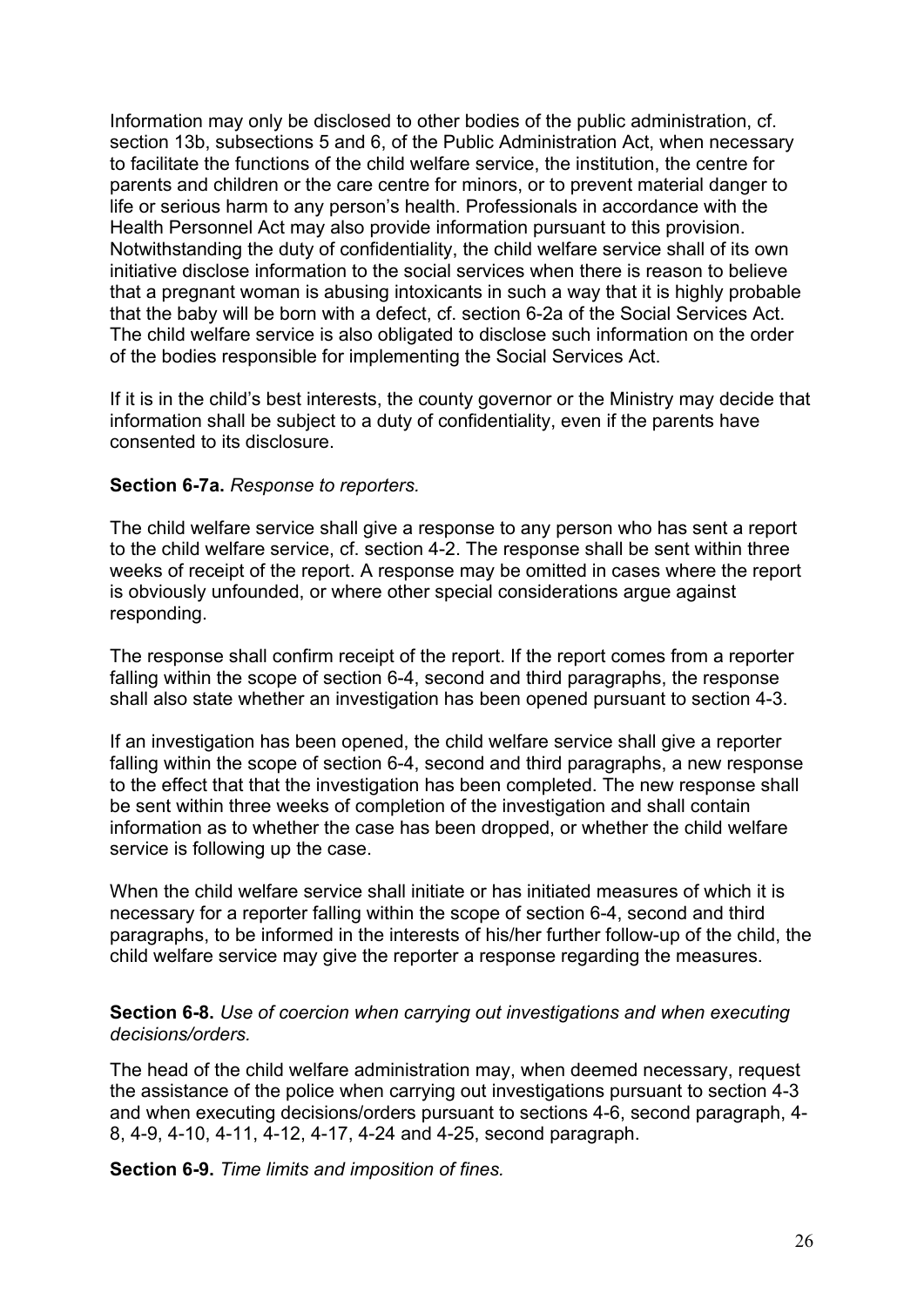An investigation pursuant to section 4-3 shall be carried out as soon as possible and within three months at the latest. In special cases the time limit may be six months.

An investigation is completed when the child welfare service has made a decision to implement measures or it has been decided to drop the case. In those instances where the measure comes under the jurisdiction of the county social welfare board, the investigation is completed when the child welfare service has submitted an application for measures to the county social welfare board in accordance with section 7-11

If the time limits are exceeded the county governor may impose a fine on the municipality. The same applies if the time limit mentioned in section 4-2 is exceeded. The Ministry may make regulations regarding the implementation of the arrangement and regarding the size of the fine.

#### **Section 6-10.** *Police certificate of conduct*.

Anyone who is to be employed in the child welfare service, cf. section 2-1, shall present a satisfactory police certificate of conduct.

Any person who is to be employed in an institution that falls within the scope of section 5-1 or a state centre for parents and children, in a private or municipal institution or a private or municipal centre for parents and children that is approved pursuant to section 5-8 or in a care centre for minors pursuant to Chapter 5 A shall present a satisfactory police certificate of conduct. A police certificate of conduct may also be required from other persons who perform functions for the institution the centre for parents and children, or the care centre for minors, and who have direct contact with children and youth or parents staying there.

Any person or persons who is/are to be approved as foster parents, cf. section 4-22, shall present a satisfactory police certificate of conduct. A police certificate of conduct may also be required from other persons living in the foster home.

A police certificate of conduct may be required from personal support contacts, supervisors, private individuals who take care of children as a respite measure and other persons who perform functions for the child welfare service in connection with the provision of assistance pursuant to section 4-4.

The police certificate of conduct shall show whether the person concerned has been charged with, indicted for, issued an optional penalty writ for or convicted of a breach of sections 193, 194, 195, 196, 197, 199, 200, second paragraph, 201 (c), 203 and 204 a of the Penal Code.

Any person who has been issued an optional penalty writ or been convicted of a contravention as mentioned in the fifth paragraph is precluded from performing work or functions as described in this provision.

The Ministry may make regulations supplementing this provision.

## **Chapter 7. Rules of procedure for the county social welfare board.**

**Section 7-1.** *The territorial jurisdiction of the county social welfare board.*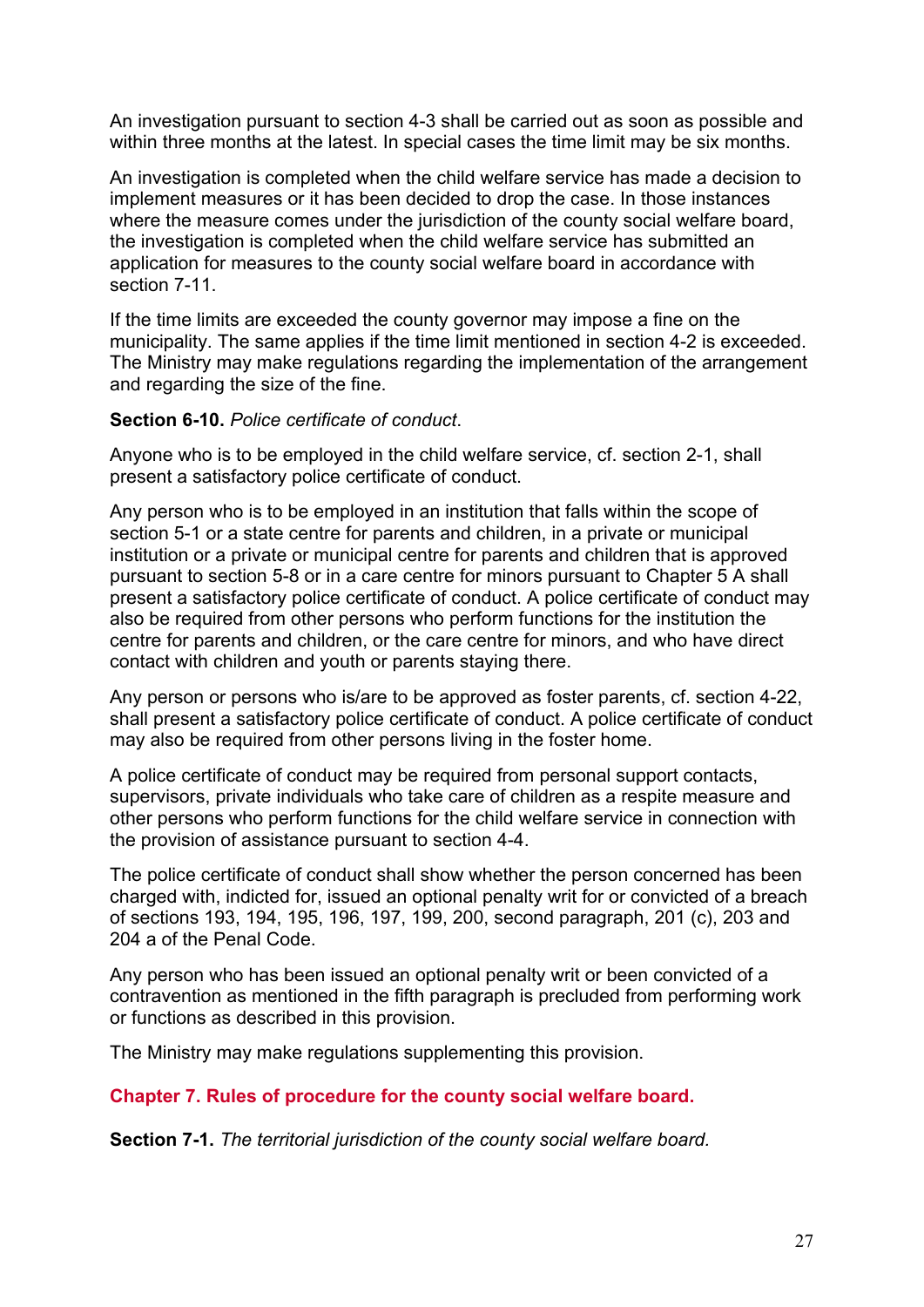In each county there shall be a board – the county board for child welfare and social affairs. The Ministry may decide that several counties are to have a common board.

The county social welfare board decides cases brought by municipalities, cf. section 8-4, in the county covered by the board. When the expedient processing of cases so requires, the Ministry may decide that cases instituted in one or more municipalities shall be decided in another county.

**Section 7-2.** *The composition of the county social welfare board.* 

Each county social welfare board shall consist of

- (a) one or more chairs who are qualified to act as judges,
- (b) a committee of professional experts,
- (c) a committee of ordinary members. The Ministry may decide that the committee shall be divided into sub-committees covering different parts of the board's territorial jurisdiction.

The Ministry appoints committees as mentioned in the first paragraph (b) and (c). Appointments are made for a term of four years. Members of committees as mentioned in the first paragraph (c) shall be selected from the committee of lay judges who are chosen in accordance with section 66, first paragraph, of the Courts of Justice Act.

The Ministry may make regulations regarding the qualifications required of members of committees as mentioned in the first paragraph (b) and (c).

### **Section 7-3.** *Main principles for the county social welfare board's proceedings.*

The county social welfare board shall deal with cases in a satisfactory, expeditious and confidence-inspiring manner. Its proceedings shall be adapted to the measure in question and the nature, scope and complexity of the case, and shall underpin the fundamental considerations of the Act.

In order to achieve the goals set out in the first paragraph,

- (a) the county social welfare board shall ensure that the evidence submitted provides an adequate factual basis for decision-making,
- (b) the parties to the case shall be heard, normally by means of oral statements made directly to the boards,
- (c) steps shall be taken to ensure that both sides are heard,
- (d) the parties to the case shall be treated equally and receive the necessary guidance,
- (e) the county social welfare board shall carry out an independent and genuine assessment of the basis for decision-making, and
- (f) the grounds for decisions on measures and other important decisions shall be stated.

The board chair is responsible for ensuring that cases are dealt with in accordance with the first and second paragraphs, and to this end shall plan and direct the preparatory proceedings, negotiation meeting and deliberations, and shall see to it that the proceedings are proportionate to the case that is to be decided.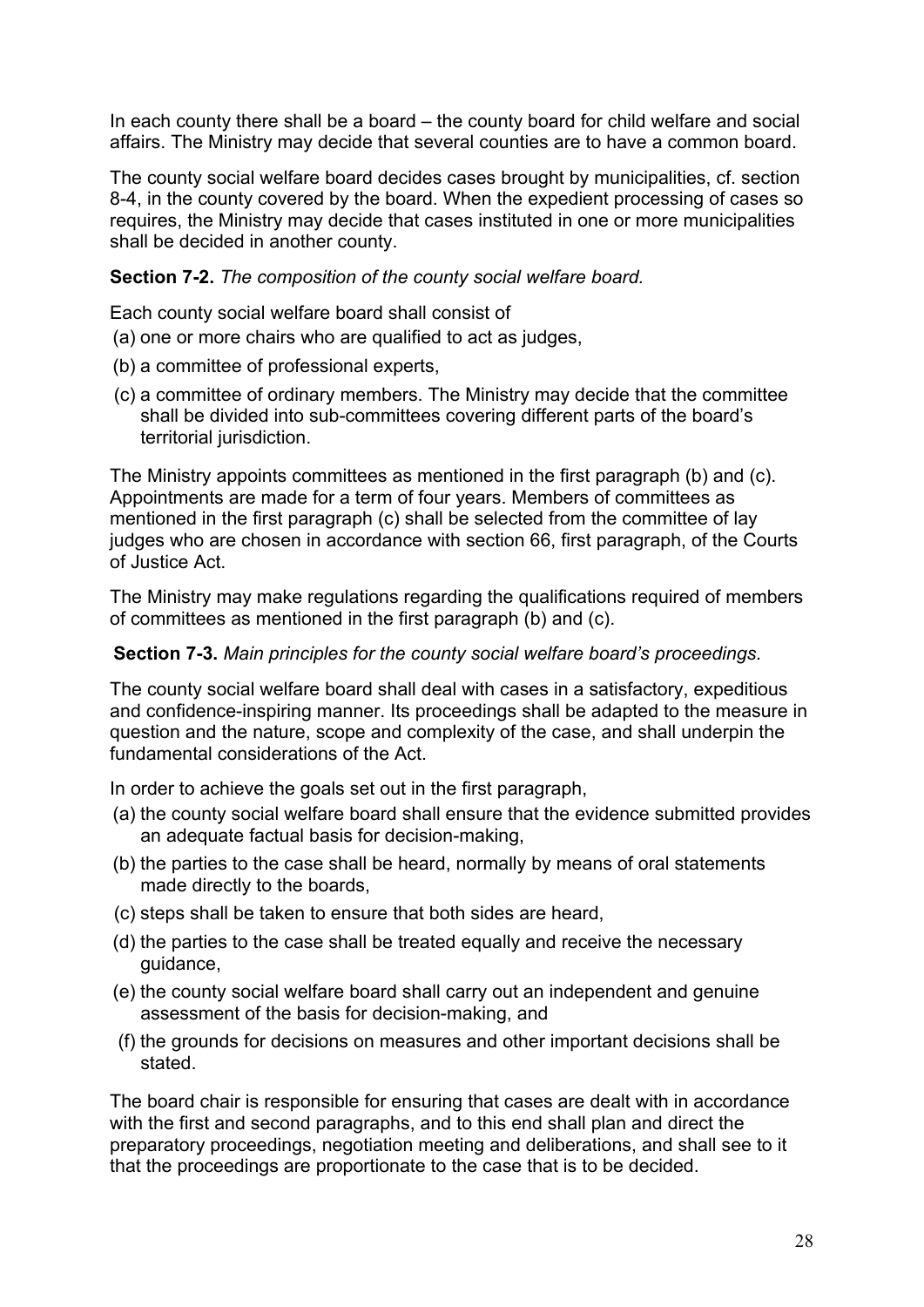### **Section 7-4.** *Access to documents*.

The parties are entitled to access to applications for measures with attached documents, decisions of the county social welfare board and other documents in the case to be heard by the county social welfare board, and may demand copies of them.

The limitations on the party's right to see case documents which are laid down in section 19, first paragraph (c) and second paragraph, of the Public Administration Act, do not apply to these documents.

### **Section 7-5.** *The board's composition in individual cases.*

In individual cases the county social welfare board shall consist of a board chair, one member of the ordinary committee and one member of the expert committee. When the complexity of the case so requires, the board chair may decide that the board, in addition to the board chair, shall consist of two members of the ordinary committee and two members of the expert committee.

If the parties consent thereto, the board chair may decide cases as mentioned in the first paragraph alone unless this is precluded by due regard for the satisfactory hearing of the case.

When the case concerns a demand for an alteration in a previous decision/order or judgment, the board chair may decide the case alone if this is unobjectionable with due regard for the subject of the case, its complexity, the need for professional expertise, and a valid hearing of the case.

## **Section 7-6.** *Competence.*

Chapter 6 of the Courts of Justice Act applies correspondingly to the chair and members of the board.

Participation in earlier hearings of cases with the same parties or in proceedings in the same case in the county social welfare board does not in itself entail incompetence.

### **Section 7-7.** *Summoning of the parties. Non-appearance.*

The parties shall be summoned to the negotiation meeting, if necessary by service of summons. In the event of such service, section 7-21 regarding service of decisions/orders shall apply correspondingly. Service of summons may be omitted on the conditions ensuing from section 16, third paragraph, of the Public Administration Act.

When a private party is summoned pursuant to the provisions of the first paragraph, the case may be dealt with even if the person concerned fails to appear.

## **Section 7-8.** *Legal counsel.*

The county social welfare board shall ensure that legal counsel is appointed for the private parties. The counsel shall immediately be informed of any application for a measure with attached documents, and be given a time limit for reply pursuant to section 7-11. The Ministry may make further provisions regarding the choice of legal counsel who may be appointed for private parties in cases pursuant to section 7-23.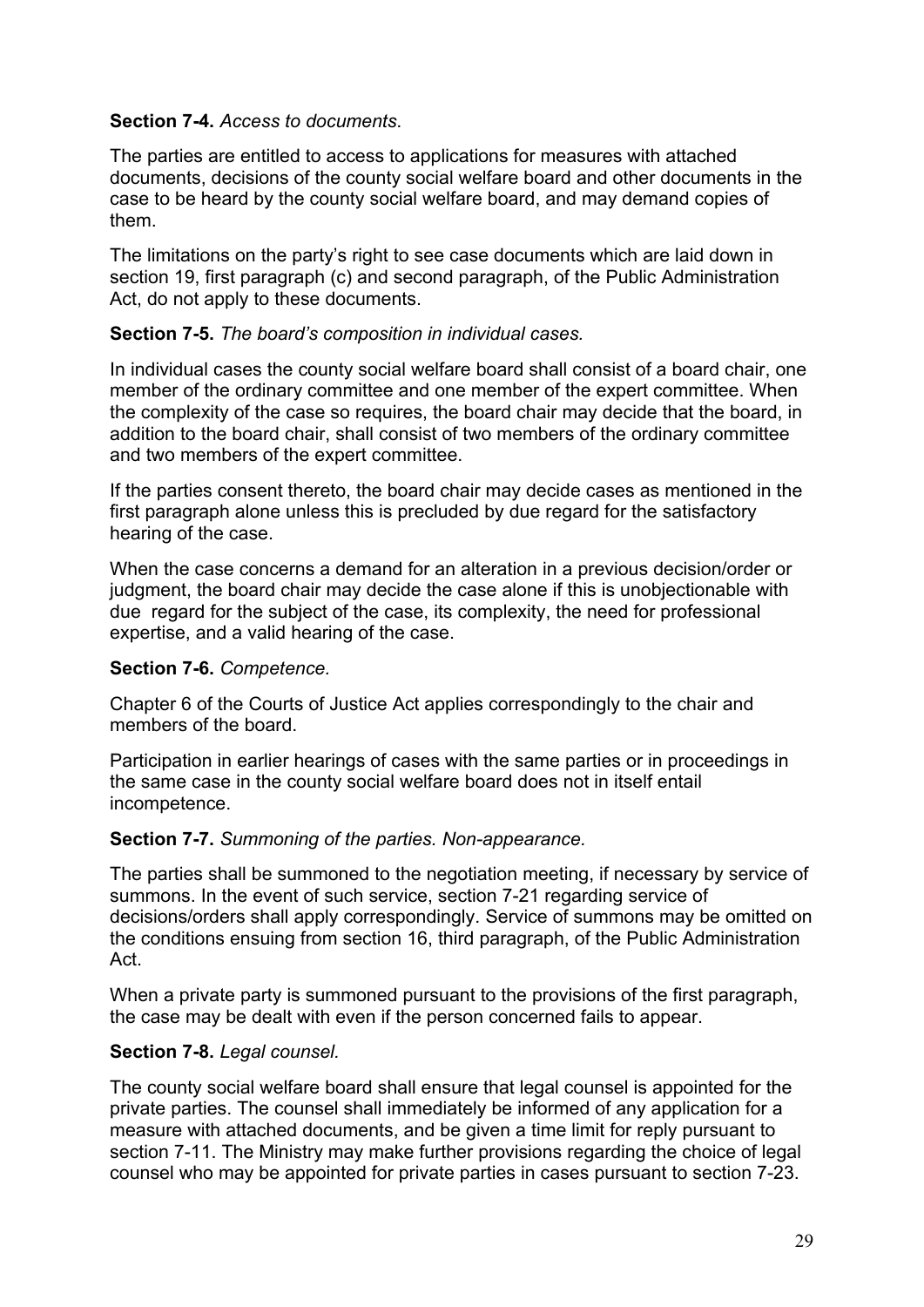The public party shall as a rule be represented by legal counsel during the case.

### **Section 7-9.** *Spokesperson.*

The county social welfare board may appoint a special spokesperson for the child in cases that are to be dealt with by the board. The Ministry may make regulations regarding the further implementation of the arrangement.

### **Section 7-10.** *Institution of proceedings by the child welfare service.*

Proceedings in a case to be heard by the county social welfare board are instituted by the child welfare service drafting an application for a measure. An appeal case pursuant to section 4-17 shall be prepared by the child welfare service in accordance with the provisions of section 33, first to fourth paragraphs, of the Public Administration Act.

When the case concerns a demand by the private party for alterations to an earlier decision/order, the child welfare service shall prepare and send the case to the county social welfare board as soon as possible and not later than three months from receipt of the demand by the child welfare service. In special cases the time limit may be six months.

If the application is to be submitted to an elected body pursuant to section 2-1, third paragraph, and the body agrees thereto, the proposal with any comments shall immediately be sent to the county social welfare board. If the case is urgent, it may be sent to the board without being submitted to the elected body in advance.

If the county governor is made aware by an appeal, cf. section 6-5, or by other means, of circumstances that justify the implementation of measures requiring a decision/order by the county social welfare board, the county governor may present a proposal as mentioned in the first paragraph.

## **Section 7-11.** *Applications for measures. Reply*.

Applications for measures shall be sent to the county social welfare board and shall contain or have as attachments:

- (a) the name of the board,
- (b) the name, occupation and address of the parties, their legal deputies and legal counsel,
- (c) a brief statement of what the application concerns,
- (d) a presentation of the case,
- (e) the evidence that will be produced, including a list of witnesses and experts, with a statement of what their testimony concerns, and
- (f) a proposal for a decision/order, a brief summary account of the circumstances on which the proposal is based with reference to the legal provisions that are applicable.

In the application an account shall be given of circumstances that may be of significance for the board chair's assessment of the further proceedings and mode of decision-making, including the composition of the board and a timetable for a possible negotiation meeting.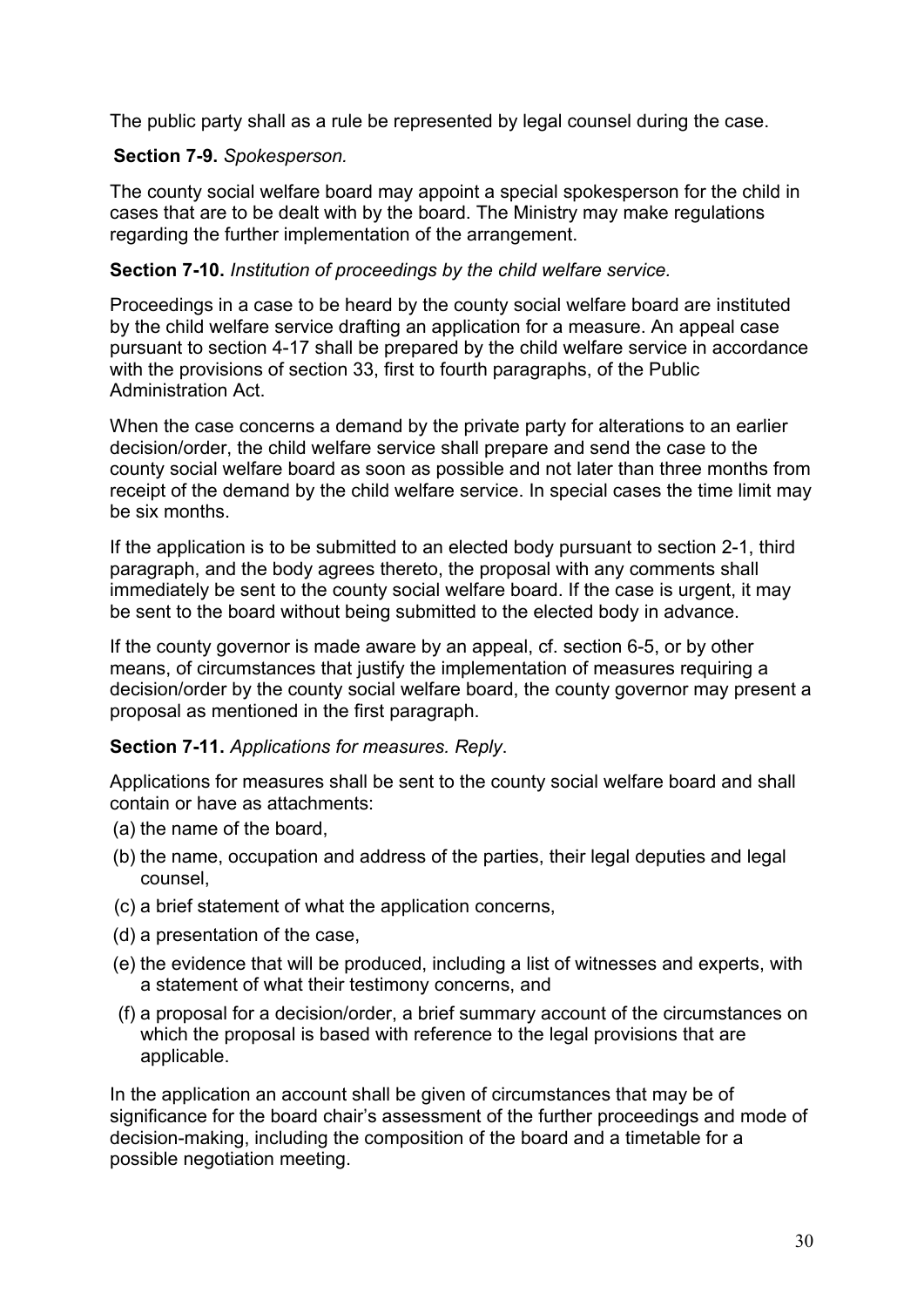If an application for a measure does not satisfy the requirements ensuing from the first and second paragraphs, the board chair shall order that this be remedied and shall set a short time limit for this to be done.

The private parties shall immediately be notified of the application, and be given a short time limit for reply, normally no longer than ten days. They shall give an account of their view of the application and the stated grounds on which it is based, a summary of their own evidence and any circumstances of significance for the board chair's assessment of the further proceedings and mode of decision-making, including the composition of the county social welfare board and a timetable for a possible negotiation meeting.

## **Section 7-12.** *Preparatory proceedings in the county social welfare board.*

The scope of the case to be heard by the board shall be defined through the preparatory proceedings, to ensure that the further proceedings and decision-making process can take place in accordance with section 7-3.

Immediately after an application for a measure is received by the board, the board chair shall assess and, if appropriate, make a decision regarding the further proceedings, relating to such matters as:

(a) the composition of the board,

- (b) the need for meetings, including whether a negotiation meeting shall be held,
- (c) the topic of discussion, time and place for such meetings,
- (d) the need for the submission of additional evidence, including expert reports,
- (e) the mode of submission of evidence, including use of remote examination, and
- (f) whether a spokesperson shall be appointed for the child.

In cases where the facts are unclear the board chair may order the municipality to submit a brief chronological or other systematised account of the facts or parts thereof. The private party or parties shall be given a time limit for making a reply indicating which parts of the description of facts are accepted, and which parts are not accepted. If the description is not accepted, the board chair may request the party or parties to state briefly which facts they consider to be correct. The board chair may call upon the parties to collaborate in making the statement.

If there are several cases which wholly or in part concern the same child or parents, an attempt shall be made to deal with them collectively in so far as this can be done without setting aside the statutory duty of confidentiality.

The board chair may summon the parties to a preparatory meeting in order, *inter alia,*  to clarify the differences in opinion between the parties and discuss the further handling of the case.

Before the preparatory proceedings are concluded, the board chair may require the parties to submit a brief closing statement with a proposal for a decision/order, the circumstances on which it is based and the legal provisions that apply, as well as the evidence that the parties wish to submit.

**Section 7-13.** *Procedural decisions. Summary dismissal and discontinuance.*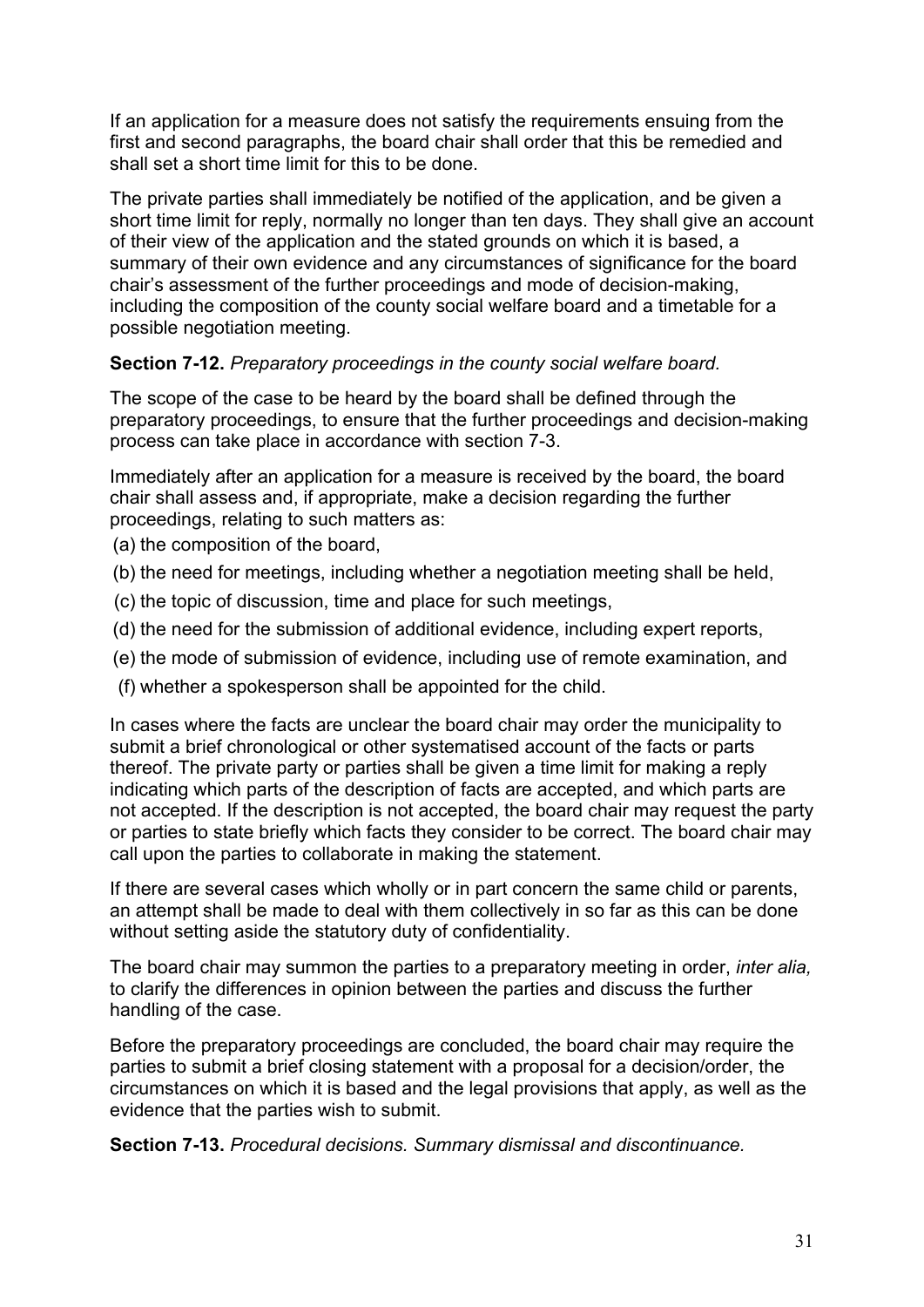Decisions regarding procedure during the preparatory proceedings are to be made by the board chair. If the board chair in question is prevented from reaching a rapid decision, the decision may be made by another board chair.

A board chair may make a decision to summarily dismiss or discontinue the case during the preparatory proceedings pursuant to the provisions of the first paragraph.

Decisions as mentioned in the first paragraph may be reversed if this is justified by the purpose of the Act. Decisions made during the preparatory proceedings are not binding at the negotiation meeting.

### **Section 7-14.** *When a negotiation meeting shall be held.*

Before a decision is made a negotiation meeting shall be held. The negotiation meeting shall be held as soon as possible, and if possible within four weeks after receipt of the case by the county social welfare board.

A decision may be made without holding a negotiation meeting:

(a) when the parties to the case consent thereto and this is not precluded by considerations pertaining to the satisfactory hearing of the case, or

(b) when the case concerns a demand for amendment of an earlier decision/order or judgment, and the board chair finds this unobjectionable with regard to the topic of the case, its complexity, the need for expertise and due regard for a proper hearing of the case.

When the conditions set out in the second paragraph (a) or (b) are fulfilled, a decision may be made on the basis of a combination of oral proceedings pursuant to the first paragraph and written proceedings.

## **Section 7-15.** *Implementation of the negotiation meeting.*

The board chair conducts the negotiation meeting and sees to it that it is carried out in accordance with the established limits. Otherwise section 9-15 of the Civil Procedure Act applies in so far as it is appropriate.

## **Section 7-16.** *In camera proceedings*.

The meetings of the county social welfare board are held in camera.

However, at the request or with the consent of the parties, and when the board finds this unobjectionable, the board may decide that the meeting shall wholly or in part be open to the public.

On the same conditions as in the second paragraph the board may decide that

- (a) specific persons who are connected with a party, or for educational purposes, may attend the proceedings, and
- (b) specific persons may attend the proceedings and the deliberations meeting for research purposes.

All the persons present are subject to a duty of confidentiality and are banned from recording the proceedings unless otherwise decided by the board.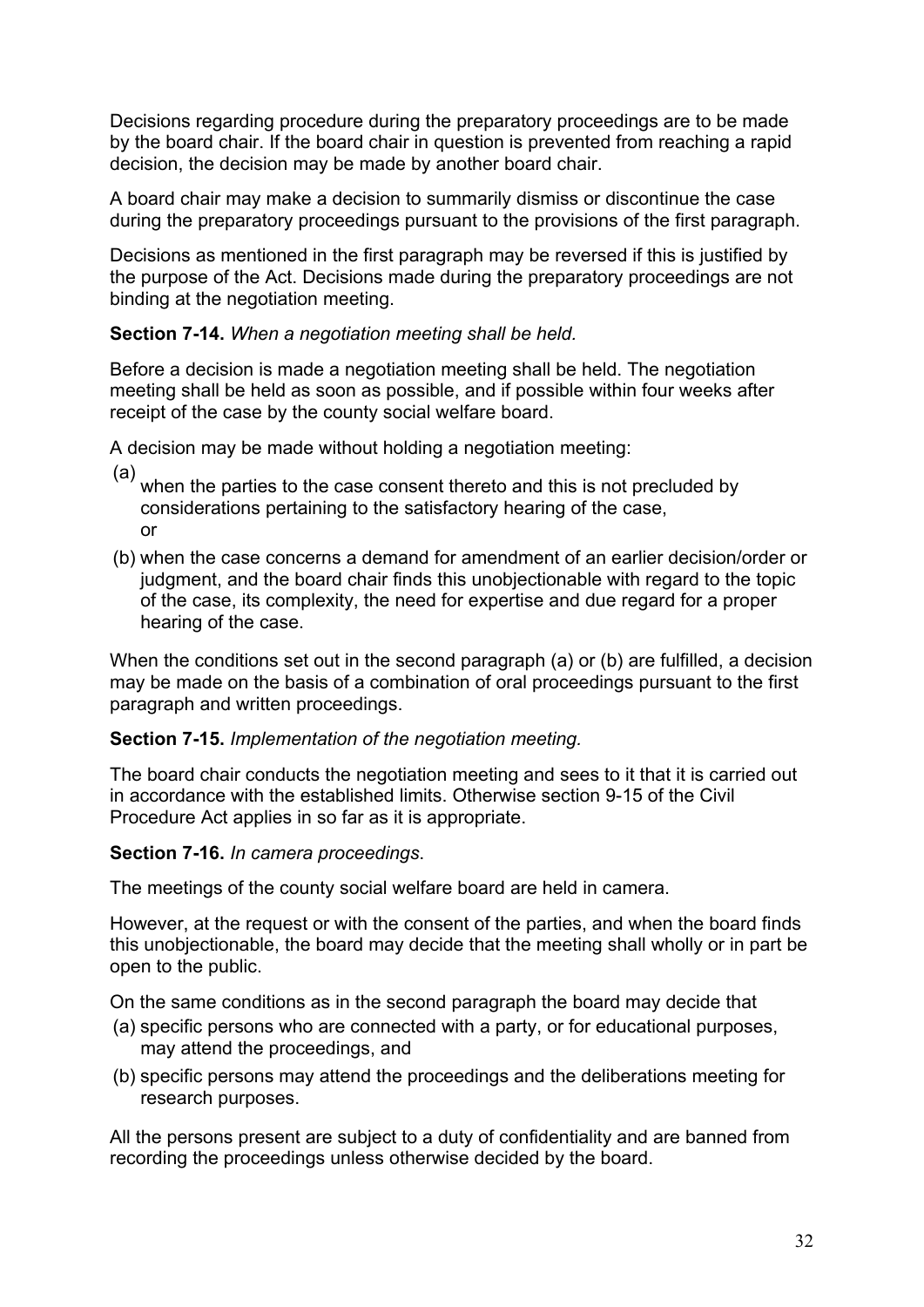# **Section 7-17.** *Evidence.*

The following provisions of the Civil Procedure Act apply correspondingly to the county social welfare board in so far as they are appropriate:

- (a) chapter 21 regarding the general provisions concerning evidence, except for section 21-4,
- (b) chapter 22 regarding the exclusion of evidence and exemption from testifying,
- (c) chapter 24 regarding testimony,
- (d) chapter 25 regarding expert testimony,
- (e) chapter 26 regarding material evidence, and
- (f) chapter 27 regarding the judicial recording of evidence in legal proceedings.

Expert testimony may only be used as a basis by the county social welfare board if it has been assessed by the Expert Commission on Children, cf. section 2-5.

### **Section 7-18.** *Basis for decision-making.*

Decisions after the negotiation meeting shall be made on the basis of the proceedings of the meeting. The board chair may decide that written statements of facts, cf. section 7-12, third paragraph, shall be included in the decision-making basis.

When the case is decided without a negotiation meeting pursuant to section 7-14, second paragraph, the decision shall be made on the basis of the case documents and any evidence submitted at a meeting as mentioned in section 7-12, fifth paragraph.

When the case is decided on the basis of a combination of oral and written proceedings pursuant to section 7-14, third paragraph, the decision shall be made on the basis of the proceedings in the negotiation meeting and the case documents.

In the case of appeals against emergency decisions/orders, section 7-23, second paragraph, shall apply.

### **Section 7-19.** *Administrative decisions.*

The county social welfare board makes decisions as soon as possible and not later than two weeks after the conclusion of the negotiation meeting, unless this is not practically possible. If the time limit is exceeded, the reason shall be stated in the decision.

Section 19-3 of the Civil Procedure Act shall apply correspondingly to deliberation meetings and voting in so far as it is appropriate.

The reasons for decisions shall be stated in the same way as for judgments. Section 19-6 of the Civil Procedure Act shall apply correspondingly in so far as it is appropriate. In the notification of the decision attention shall be drawn to the right to demand a judicial review, cf. section 7-24.

The decision of the board becomes binding when it has been signed by all the members of the board. The board chair is the last person to sign.

**Section 7-20.** *Correcting errors. Supplementary decisions.*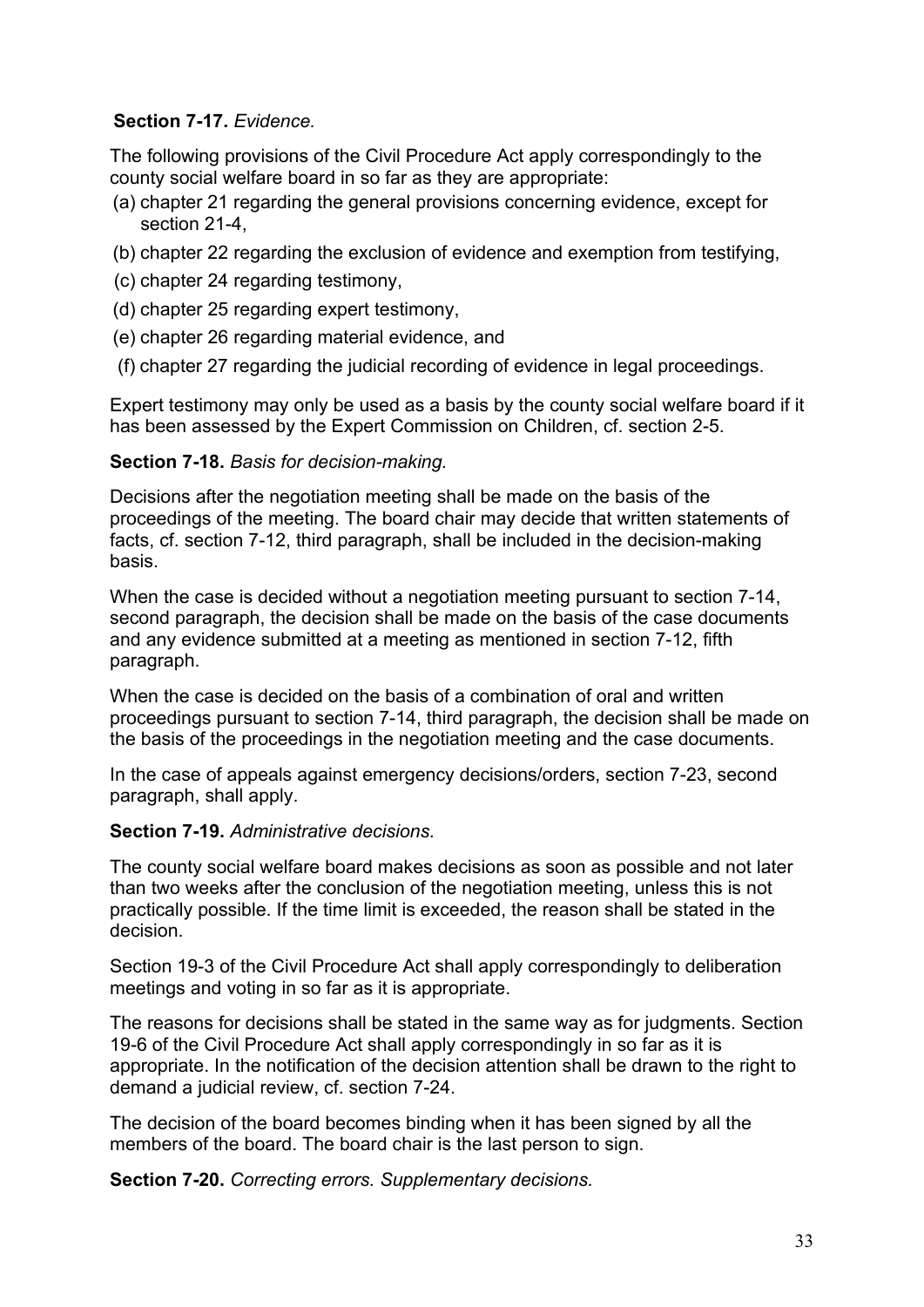Section 19-8 of the Civil Procedure Act applies correspondingly to the correction of errors in decisions made by the county social welfare board in so far as it is appropriate. The board has a duty to deal with an application for correction when the application is presented within the time limit for demanding a judicial review.

Section 19-9 of the Civil Procedure Act applies correspondingly to supplementary decisions made by the board in so far as it is appropriate.

### **Section 7-21.** *Service of decisions.*

Decisions of the county social welfare board are served by post pursuant to section 163a of the Courts of Justice Act.

The board may decide that the decision is to be served by a process server pursuant to the provisions of the Courts of Justice Act if it deems it to be necessary to ensure that it is properly served.

Otherwise the provisions of the Courts of Justice Act concerning service of process apply correspondingly in so far as they are appropriate.

### **Section 7-22.** *Approval of emergency orders.*

Emergency orders pursuant to sections 4-6, second paragraph, 4-9, first paragraph, and 4-25, second paragraph, shall immediately after execution be sent to the county social welfare board for approval. The order shall be approved by the board chair as soon as possible, and if possible within 48 hours after receipt of the case by the county social welfare board. Brief grounds shall be given for the decision.

Approval shall be given on the basis of the emergency order. The board chair may obtain further information where this is necessary in order to assess the question of approval.

### **Section 7-23.** *Appeal against emergency orders.*

The private parties may appeal against an emergency order pursuant to section 4-6, second and third paragraphs, section 4-9, first and second paragraphs, and section 4-25, second paragraph. The appeal shall be submitted in writing or orally to the county social welfare board.

The appeal is dealt with by the board chair alone. A short meeting shall be held at which the parties are given the opportunity to state their views and to submit such supplementary evidence as the board chair allows.

A decision shall be made in the appeal case within one week of receipt of the case by the county social welfare board.

### **Section 7-24.** *Judicial review.*

The decisions of the board may be brought before the district court pursuant to the provisions of chapter 36 of the Civil Procedure Act by the private party or by the municipality. The municipality is a party to the case. Section 6-3, second paragraph, shall apply to the right of a child to institute legal proceedings.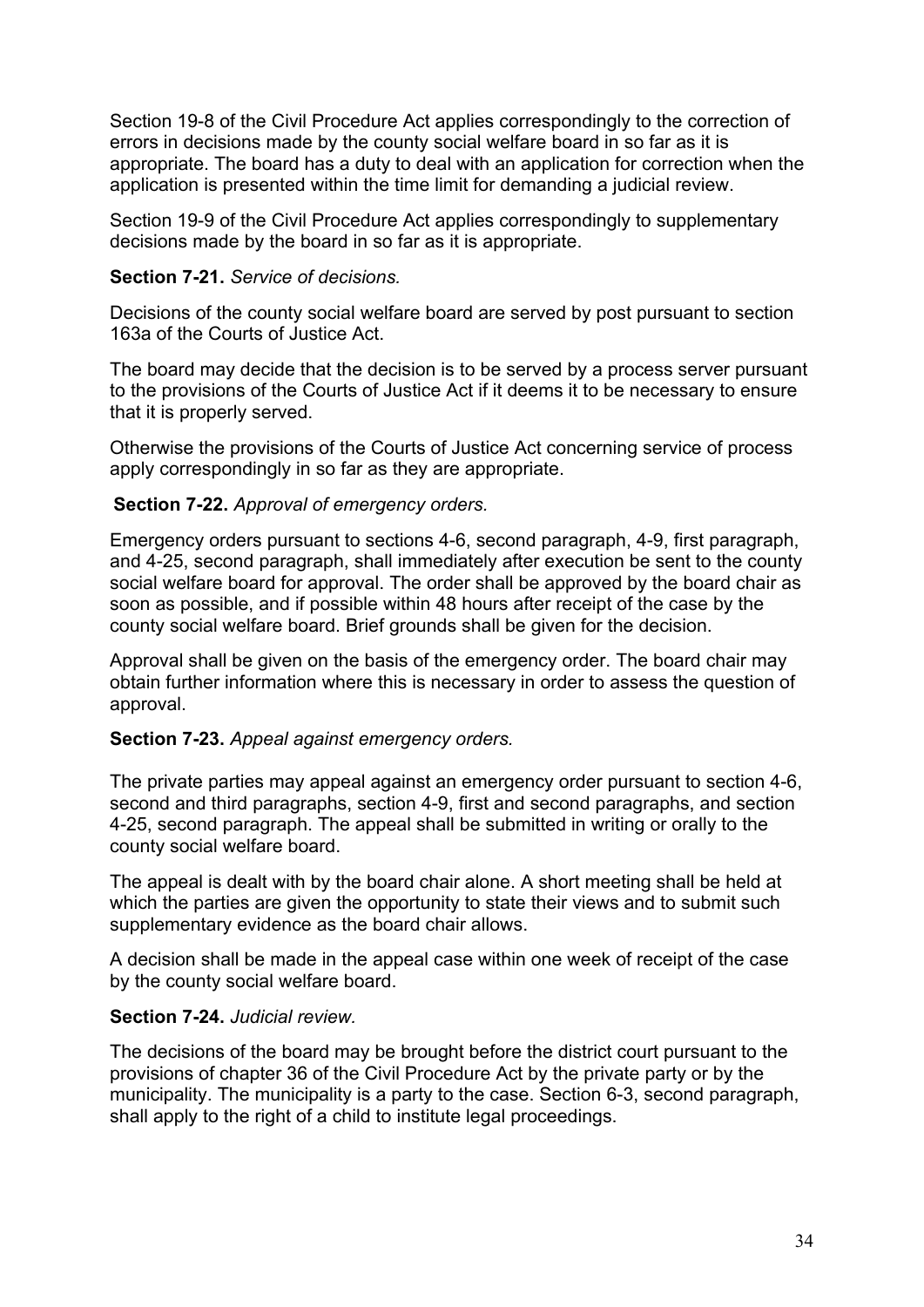The time limit for instituting legal proceedings is two months from the day the person entitled to institute such proceedings was notified of the decision. Reinstatement may be granted if the time limit for instituting legal proceedings is exceeded.

Expert testimony may only be used as a basis by the court if it has been assessed by the Expert Commission on Children, cf. section 2-5.

The municipality shall cover its own costs relating to the case.

#### **Section 7-25.** *Attempt to initiate a dialogue process.*

The Ministry may consent to the commencement in one or more boards of attempts whereby the board chair initiates a dialogue process to seek to find a basis for reaching agreement between the parties. The Ministry may make further provisions regarding the implementation of such attempts.

### **Chapter 8. Responsibility for providing assistance pursuant to the Act.**

#### **Section 8-1.** *Responsibility of the municipality where a person is present*

The child welfare service shall provide services and measures pursuant to this Act to all persons present in the municipality.

**Section 8-2.** *Responsibility of the central government child welfare authorities at regional level*.

The central government child welfare authorities at regional level shall provide services pursuant to this Act to all persons present in the region.

### **Section 8-3.** *Decision of disputes.*

Should a dispute arise between municipalities concerning the application of section 8-1, municipalities may demand that the county governor decide the dispute. The Ministry may make further regulations regarding the procedure.

### **Section 8-4.** *Responsibility for instituting legal proceedings*.

The child welfare service in the municipality where the child is present is responsible for instituting legal proceedings pursuant to section 4-8, cf. sections 4-9, 4-10, 4-11, 4-12 and 4-24. Such responsibility may by agreement between the child welfare services in the municipalities involved be transferred to another municipality with which the child has an affiliation.

The child welfare service in the municipality which has instituted proceedings is responsible for implementation, follow-up and control. An alteration in the child's affiliation with the municipality entails no alteration in responsibility unless an agreement as mentioned in the first paragraph, second sentence, is entered into. This also applies when an order has been made pursuant to section 4-4, fifth paragraph, and section 4-26.

### **Chapter 9. Financing, parental contributions, children's contributions.**

**Section 9-1.** *The municipality's financial responsibility for the child welfare service.*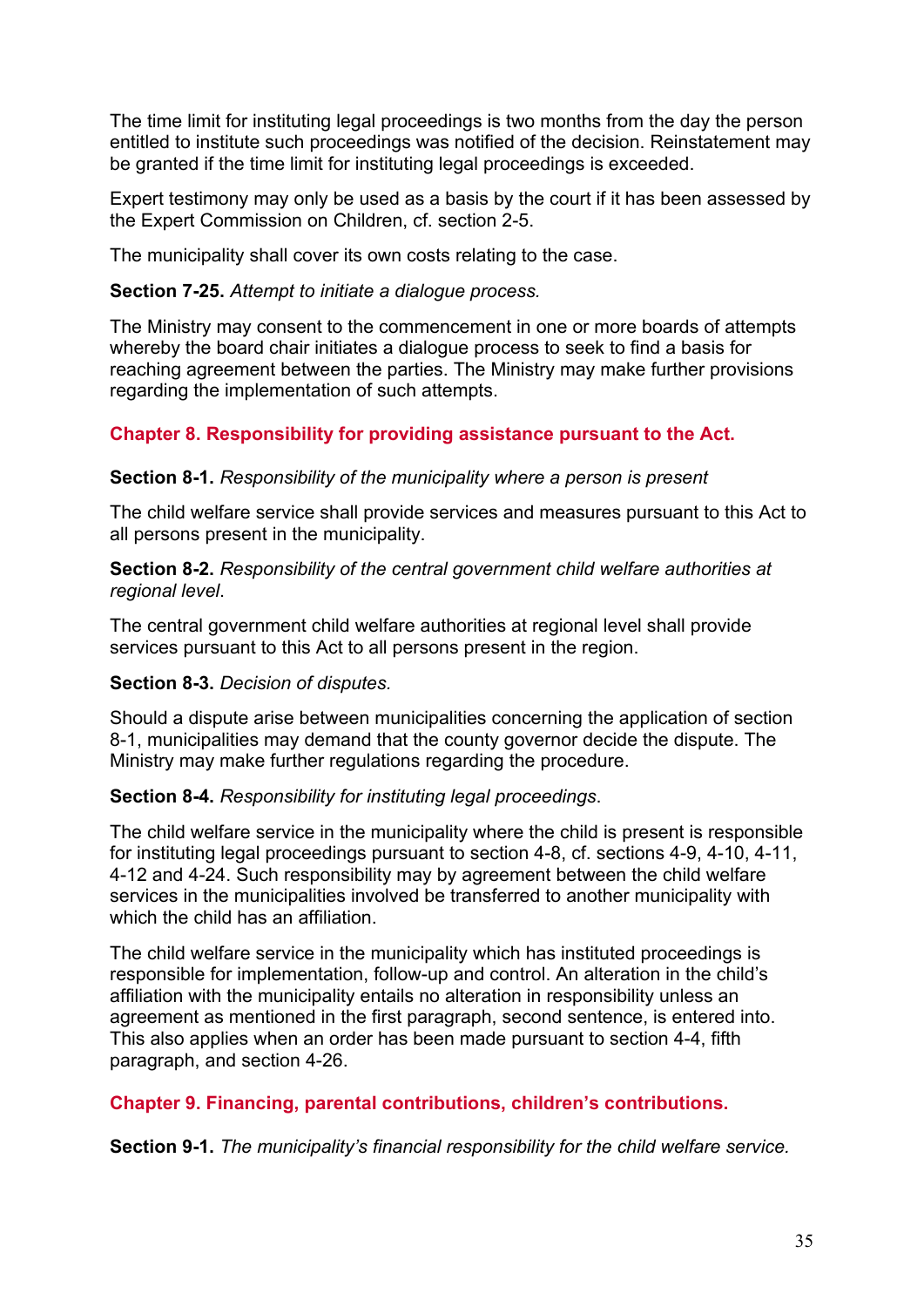The individual municipality shall make provision for such appropriations as are necessary to provide the services and measures for which the municipality is responsible pursuant to this Act.

The costs of services and measures as mentioned in the first paragraph shall be covered by the municipality which under sections 8-1 and 8-4 is responsible for providing the service or for implementing the measure. Only under the provisions of sections 9-2, 9-3, 9-4 and 9-8 may these costs be required to be covered by others.

### **Section 9-2.** *Parents' duty of maintenance.*

When a child is placed in care as a result of a decision/order made pursuant to the Act, the municipality may require that the parents pay fostering contributions<sup>1</sup> from the month after the placement was made until and including the month the placement terminates. Fostering contributions may only be required if this is deemed to be reasonable in relation to the parents' financial situation.

Claims for contributions or alterations in the contribution determined pursuant to the first paragraph shall be sent to the maintenance enforcement agency. The maintenance enforcement agency pursuant to this provision is the body designated by the Directorate of Labour and Welfare, and this body decides the claim and determines the amount. The person liable to pay the contribution may submit a claim to the maintenance enforcement agency for an alteration of the contribution or for release from a contribution debt. The contribution may be determined or altered with effect from up to three months prior to receipt of the claim. Contributions determined pursuant to the Children Act shall cease to apply from the date contributions may be determined pursuant to this provision. The child welfare service shall, notwithstanding its duty of confidentiality, give the maintenance enforcement agency such information as is necessary in the individual case.

Decisions of the maintenance enforcement agency may be appealed to the body immediately superior to it or to the body designated by the Directorate of Labour and Welfare.

Contributions pursuant to this provision shall be recovered by the Norwegian Labour and Welfare Administration's National Insurance Collection Agency pursuant to the Maintenance Collection Act. The contribution shall be paid to the municipality.

The Ministry may make regulations regarding contributions pursuant to this provision.

1 By the Act of 29 April 2005 No. 20, the word 'oppfostringsbidrag' (fostering contribution) was replaced by the word ''underholdsbidrag' (maintenance contribution) in section 9-2 of the Child Welfare Act. The wording of the amendment adopted in 2006 reinstates the original word.

### **Section 9-3.** *The municipality's right to require contributions from the child.*

When a child is placed in care as a result of a decision/order made pursuant to the Act, the municipality may require the child to cover all or part of the costs of fostering for the duration of the placement.

Children's contributions as mentioned in the first paragraph may only be required if it is considered reasonable to do so. It may not be required that contributions are recovered from the child's assets, from the return on the latter, or from the child's own accumulated funds.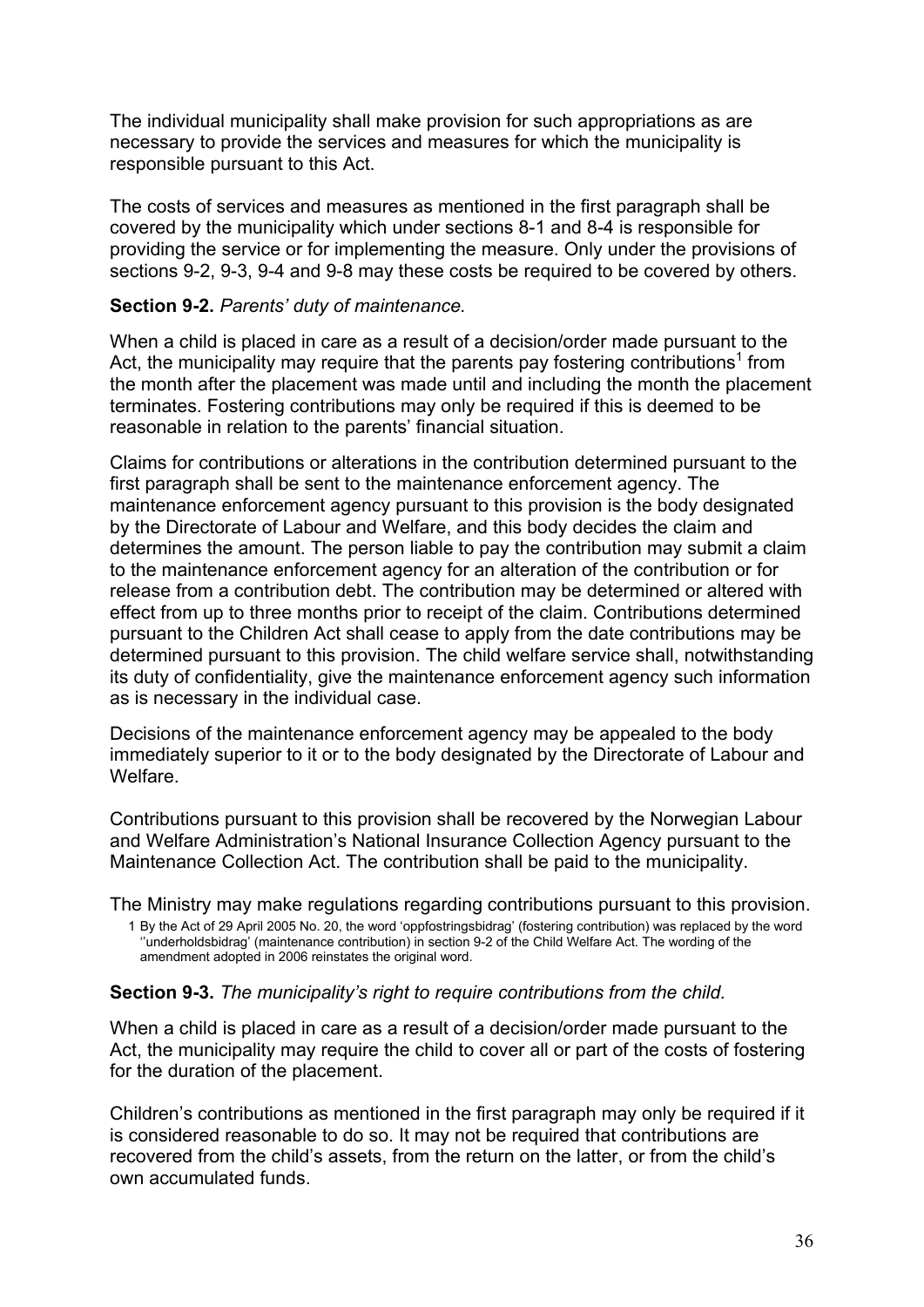The county social welfare board decides the claim in those instances where the decision/order on which the placement is based comes under the jurisdiction of the county social welfare board pursuant to section 7-2.

Children's contributions shall be paid to the municipality.

The Ministry may make regulations regarding such contributions.

### **Section 9-4.** *The financial responsibility of the central government child welfare authorities at regional level for the child welfare service.*

In the case of children under 20 years of age who are placed in a foster home or institution or who are granted a stay in a centre for parents and children, the central government child welfare authorities at regional level shall cover such part of the municipalities' expenses as exceeds the amount that the municipality is obligated to pay pursuant to section 9-5.

### **Section 9-5.** *The right of central government child welfare authorities at regional level to claim reimbursement from the municipality.*

A municipality that has applied for a child to be admitted to an institution or for children and parents in a centre for parents and children shall partially reimburse accommodation expenses to the central government child welfare authorities at regional level according to rates determined by the Ministry. Pursuant to this Act rates may also be determined for municipal reimbursement in the event of admission to an institution or a centre for parents and children with associated specialised services. The Ministry may make regulations regarding the reimbursement system.

**Section 9-6.** *The right of central government child welfare authorities at regional level to claim reimbursement from another region.*

The expenses incurred by central government child welfare authorities at regional level for a child who on the date of admission was resident in another region shall be covered by the central government child welfare authorities at regional level in the region where the child lives. The Ministry may make further regulations regarding the right to claim reimbursement.

### **Section 9-7.** *State grants.*

The state shall provide annual grants for partial coverage of municipalities' expenditure on the child welfare service.

### **Section 9-8.** *State grants for expenditure on refugee children and children seeking asylum.*

The state shall give a grant to municipalities to cover expenditure on refugee children and children seeking asylum who have come to the country without parents or other persons with parental responsibility.

Grants shall also be given in the event of placement in care pursuant to section 4-8, second and third paragraph, and section 4-12 of children in reception centres for asylum seekers and refugees who have come to the country with parents or other persons with parental responsibility.